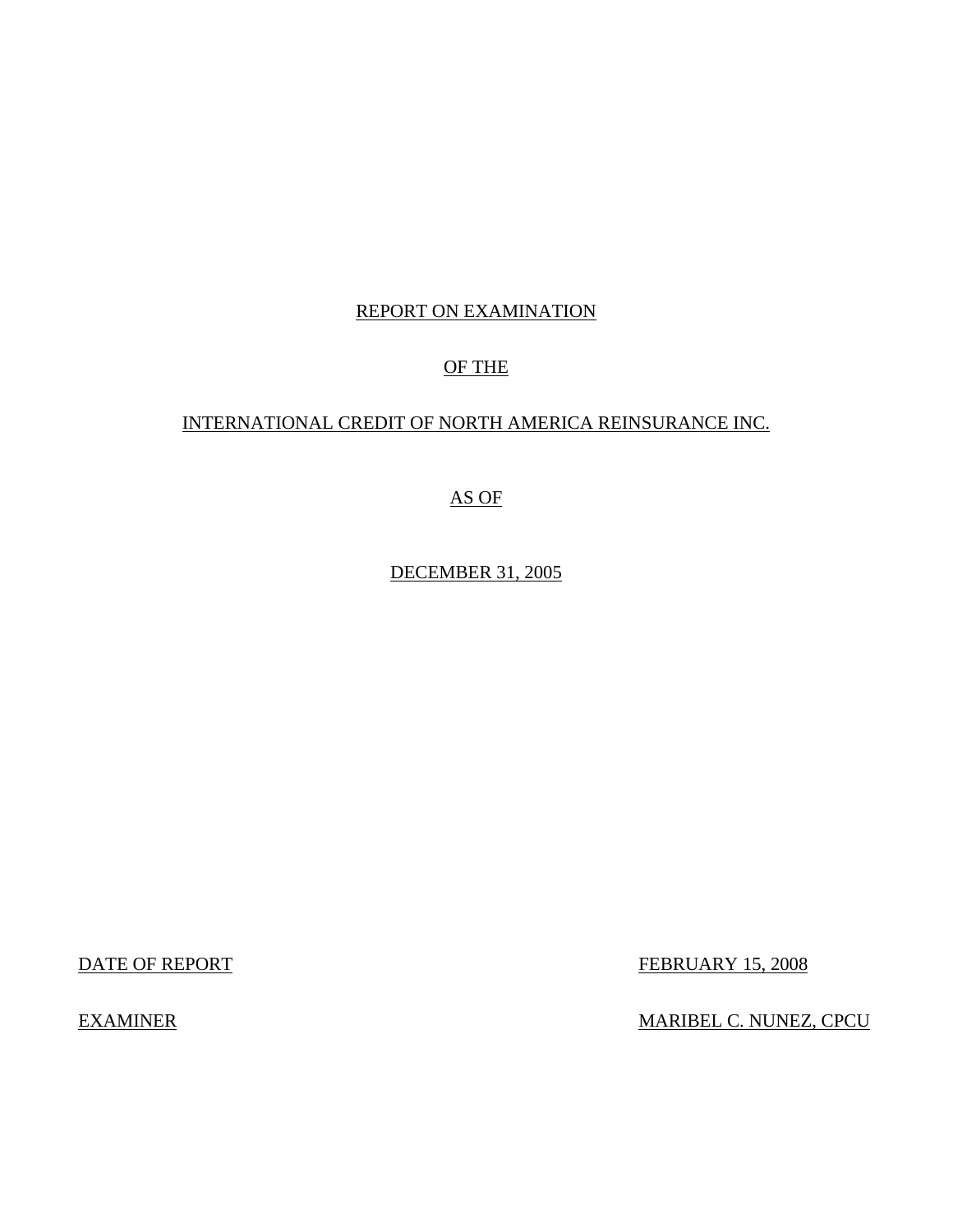# TABLE OF CONTENTS

# **ITEM NO.**

# PAGE NO.

| 1. | Scope of examination                                                                                                                                                                                                     | $\overline{2}$                              |
|----|--------------------------------------------------------------------------------------------------------------------------------------------------------------------------------------------------------------------------|---------------------------------------------|
| 2. | Description of Company                                                                                                                                                                                                   | 3                                           |
|    | A. Management<br>B. Territory and plan of operation<br>C. Reinsurance<br>D. Holding company system<br>E. Abandoned Property Law<br>F. Significant operating ratios<br>G. Accounts and records<br>H. Management agreement | 4<br>6<br>7<br>$\tau$<br>9<br>9<br>10<br>12 |
| 3. | <b>Financial statements</b>                                                                                                                                                                                              | 13                                          |
|    | A. Balance sheet<br>B. Underwriting and investment exhibit                                                                                                                                                               | 13<br>15                                    |
| 4. | Losses                                                                                                                                                                                                                   | 17                                          |
| 5. | Loss adjustment expenses                                                                                                                                                                                                 | 17                                          |
| 6. | Market conduct activities                                                                                                                                                                                                | 18                                          |
| 7. | Conclusion                                                                                                                                                                                                               | 18                                          |
| 8. | Compliance with prior report on examination                                                                                                                                                                              | 19                                          |
| 9. | Summary of comments and recommendations                                                                                                                                                                                  | 20                                          |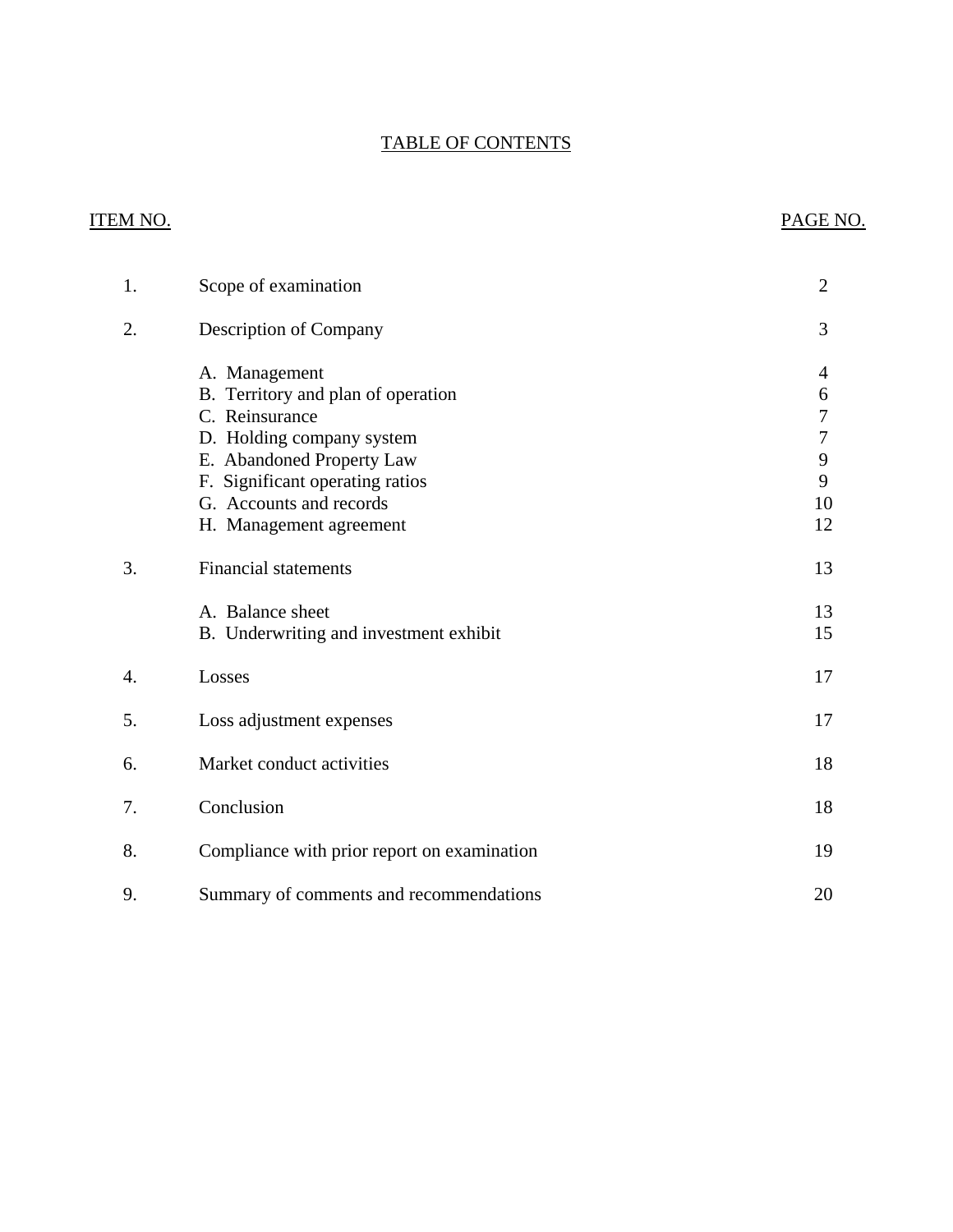

February 15, 2008

Honorable Eric R. Dinallo Superintendent of Insurance Albany, New York 12257

Sir:

Pursuant to the requirements of the New York Insurance Law, and in compliance with the instructions contained in Appointment Number 22500, dated May 8, 2006, attached hereto, I have made an examination into the condition and affairs of International Credit of North America Reinsurance Inc. as of December 31, 2005, and submit the following report thereon.

Wherever the designation "the Company" or "ICNA RE" appear herein without qualification, they should be understood to indicate the International Credit of North America Reinsurance Inc.

Wherever the term "Department" appears herein without qualification, it should be understood to mean the New York Insurance Department.

The examination was conducted at the Company's main administrative office located at 39-41 Main Street, Chester, CT 06412.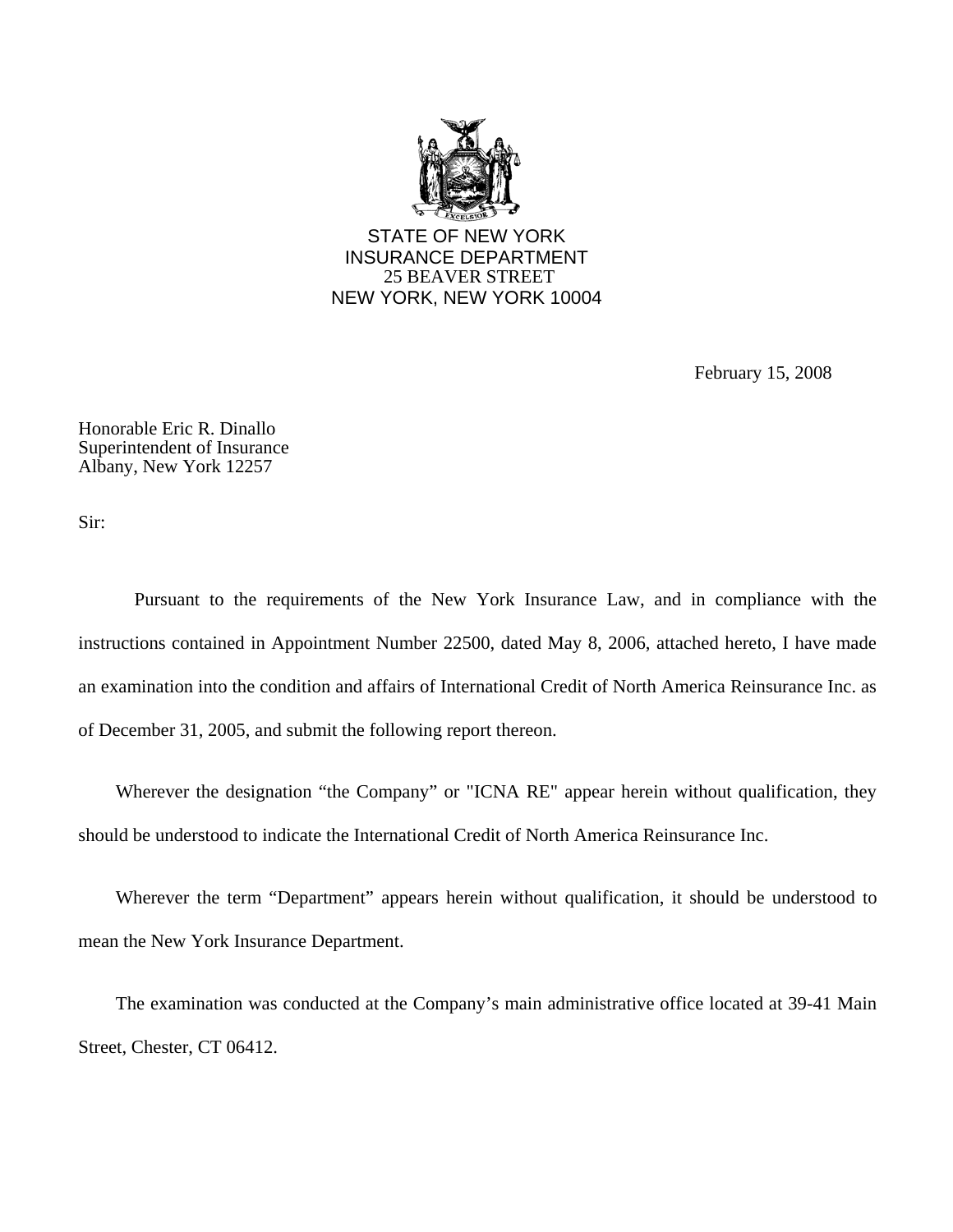As of the examination date the Company's surplus of \$1,010,884 was marginally over its minimum surplus to be maintained of \$1,000,000. It is noted that subsequent to the examination date, on November 6, 2007, the Department approved the acquisition of control of International Credit of North America Reinsurance, Inc. pursuant to Section 1506(a) of the New York Insurance Law by Empire Holdings Group ("Empire") and that Empire further capitalized ICNA Re in the amount of \$1.4 million, as follows:

| Date               | Amount    |
|--------------------|-----------|
| November 26, 2007  | \$986,264 |
| November 26, 2007  | 199,398   |
| February 14, 2008  | 107,500   |
| February 15, 2008  | 107,500   |
|                    |           |
| Total contribution |           |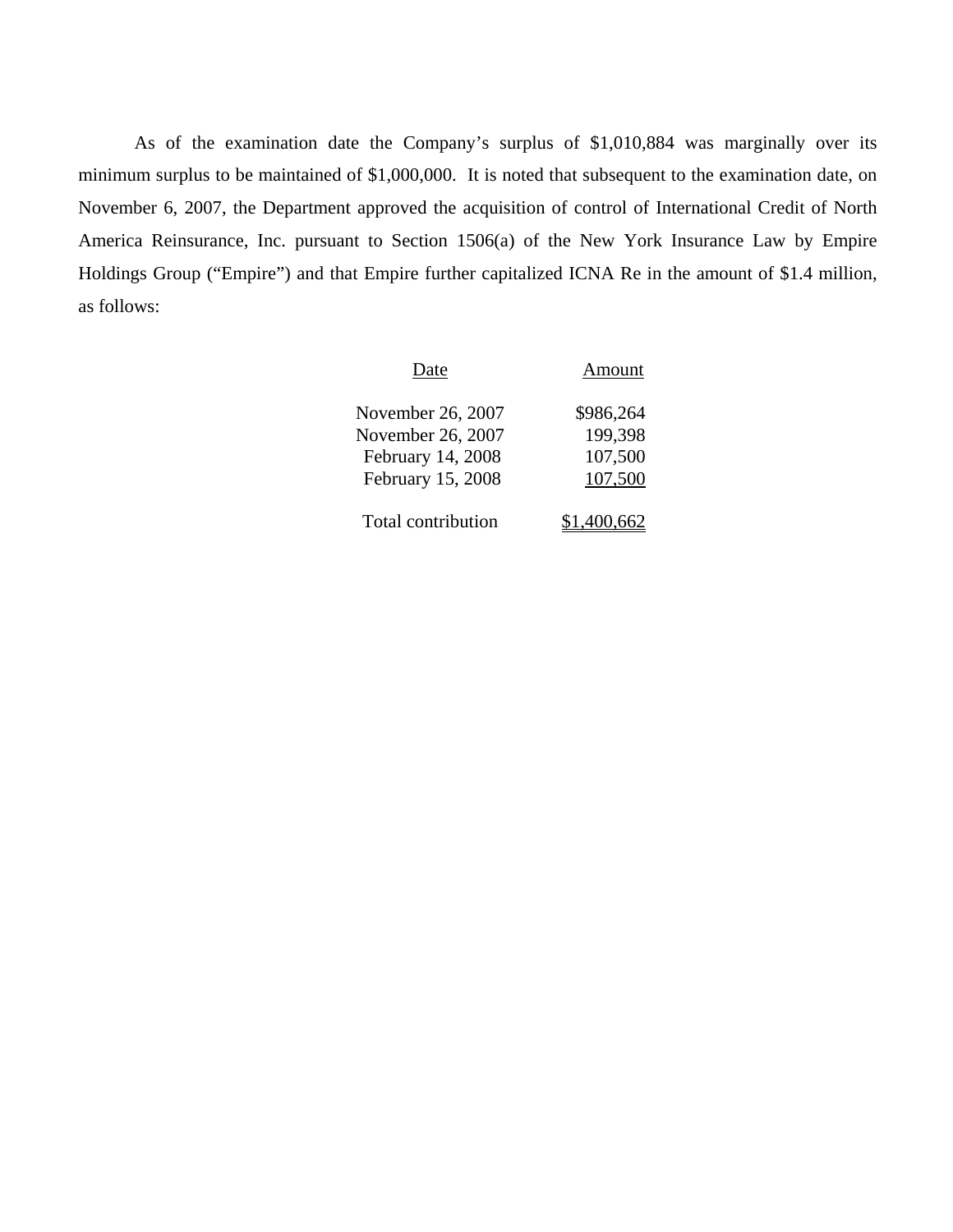### 1. SCOPE OF EXAMINATION

<span id="page-4-0"></span>The prior examination was conducted as of December 31, 2000. This examination covers the five year period from January 1, 2001 through December 31, 2005. Transactions occurring subsequent to this period were reviewed where deemed appropriate by the examiner.

The examination comprised a verification of assets and liabilities as of December 31, 2005. The examination included a review of income, disbursements and company records deemed necessary to accomplish such analysis or verification and utilized, to the extent considered appropriate, work performed by the Company's independent certified public accountants ("CPA"). A review or audit was also made of the following items as called for in the Examiners Handbook of the National Association of Insurance Commissioners ("NAIC"):

> History of Company Management and control Corporate records Fidelity bonds and other insurance Territory and plan of operation Loss experience Reinsurance Accounts and records Financial statements

A review was also made to ascertain what action was taken by the Company with regard to comments and recommendations contained in the prior report on examination.

This report on examination is confined to financial statements and comments on those matters which involve departures from laws, regulations or rules, or which are deemed to require explanation or description.

### **2. DESCRIPTION OF COMPANY**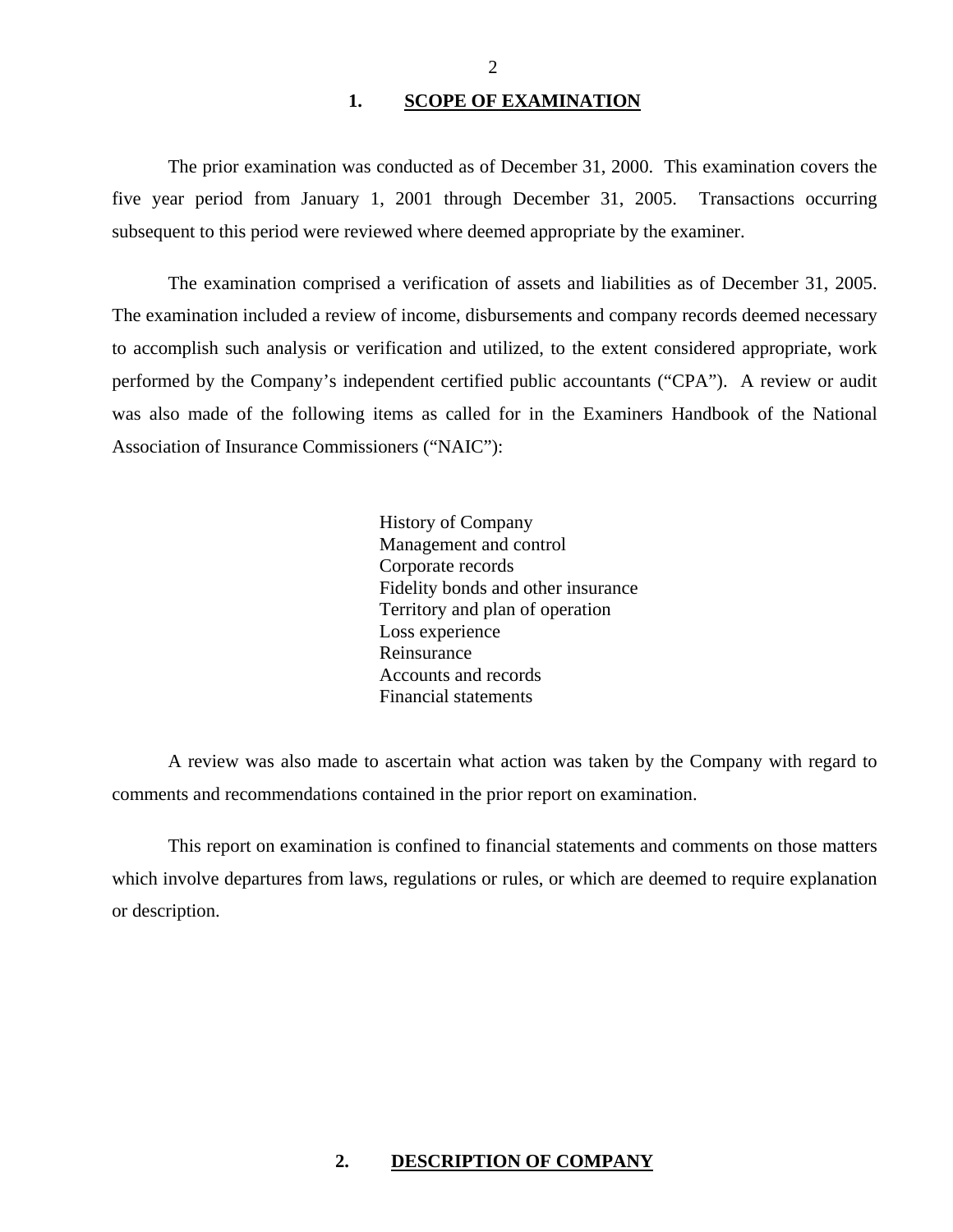<span id="page-5-0"></span>The Company was incorporated on September 9, 1988, under the laws of the State of New York. It was licensed and commenced business on January 18, 1989.

The Company is wholly-owned by International Credit of North America Holding Corporation, a Delaware holding company, which in turn is wholly-owned by International Credit Insurance Corporation of Stockholm, Sweden. This corporation filed for bankruptcy on September 9, 1992, due to losses from direct financial guarantee business in Sweden.

As a result of significant losses arising also from financial guarantee business, the ultimate parent, Svenska Kredit Insurance Company also filed for bankruptcy in Stockholm, Sweden on October 29, 1992. Further details are set forth herein in item 2D, "Holding Company System."

Capital paid in is \$1,000,000 consisting of 1,000,000 shares of \$1.00 par value per share common stock. Gross paid in and contributed surplus totals \$72,520. All authorized common shares are issued and outstanding.

On January 7, 1997, the Company was given approval by the Department to declare an extraordinary dividend of \$2,833,333 to its immediate parent, International Credit of North America Holding Company ("ICNA Holding"). This amount, together with a stock reduction in the amount of \$26,666,667, aggregating to \$29,500,000 was used to repay all principal and interest owed on a loan from Svenska Handelsbaken. This loan was initially taken by the ICNA Holding to start the Company. After this transaction, the Company's authorized capital stock decreased from \$3,000,000 to \$1,000,000 and the paid in capital was reduced by \$24,666,667.

On May 22, 2002, the Company was given approval by the Department to transfer \$5,834,212 to ICNA Holding through an extraordinary dividend of \$2,400,000 and an increase of its authorized shares of common stock from 1,000,000 to 3,000,000. At the same time, the Company declared and paid a 2,000,000 share common stock dividend to ICNA Holding and redeemed 2,000,000 shares of its common stock from ICNA Holding for \$3,434,212. After this transaction, the Company's authorized capital stock decreased from \$3,000,000 to \$1,000,000.

On June 8, 2005, the Company was given approval by the Department to increase its capital stock from \$1,000,000 to \$1,600,000 and to increase the number of authorized shares of common stock from 1,000,000 to 1,600,000 through a declaration and payment of a 600,000 shares common stock dividend to ICNA Holding. At the same time, the Company distributed \$643,512 to ICNA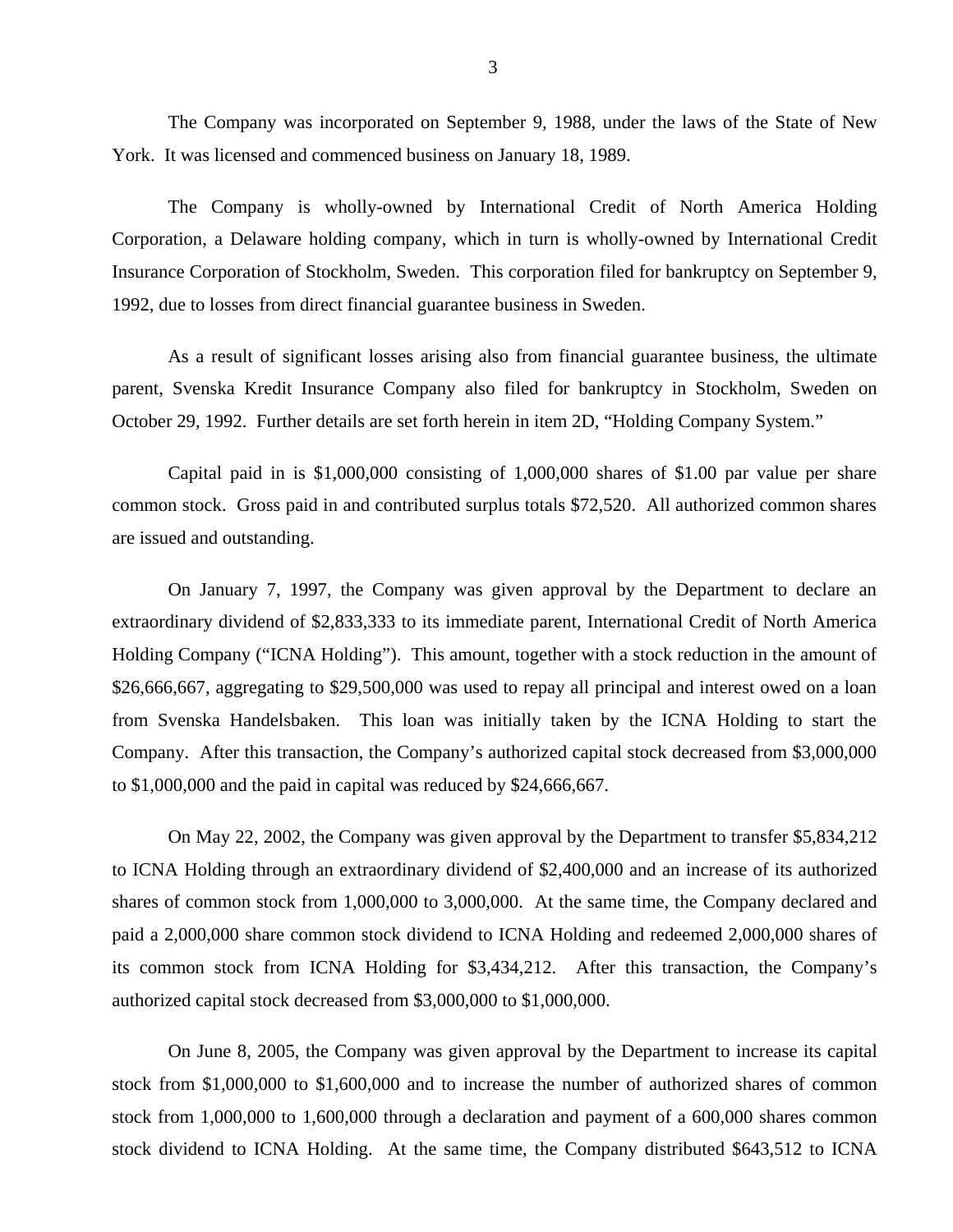Holding through a stock repurchase of 600,000 of its outstanding common stock. After this transaction, the Company's authorized capital stock decreased from \$1,600,000 to \$1,000,000 and the paid in capital was reduced to \$72,520.

Gross paid in and contributed surplus decreased by \$4,077,724 during the examination period, as follows:

| Year       | Description                                     |               | Amount      |
|------------|-------------------------------------------------|---------------|-------------|
| 12/31/2000 | Beginning gross paid in and contributed surplus |               | \$4,150,244 |
| 2002       | Surplus adjustments paid in                     | \$(3,434,212) |             |
| 2005       | Surplus adjustments paid in                     | (43,512)      |             |
| 2005       | Surplus distribution                            | (600,000)     |             |
|            | Total Surplus paid in/distribution              |               | (4,077,724) |
| 12/31/2005 | Ending gross paid in and contributed surplus    |               | 72,520      |

#### A. Management

Pursuant to the Company's charter and by-laws, the Company is vested in a board of directors consisting of not less than thirteen members nor more than twenty-one members. As of December 31, 2005, the Company had four directors, which is less than the minimum number required by Sections  $1201(a)(5)(B)(v)$  and  $1202(a)(2)$  of the New York Insurance Law and by the Company's charter and by-laws.

It is recommended that the Company comply with Sections  $1201(a)(5)(B)(v)$  and  $1202(a)(2)$ of the New York Insurance Law and its charter and by-laws by maintaining a board of directors consisting of at least thirteen members. It is noted that a similar recommendation regarding compliance with Section 1202(a)(2) of the New York Insurance Law and its by-laws was included in the two prior reports.

The board met four times in 2001, 2003 and 2004. In 2002, the board met three times and seven times during 2005.

At December 31, 2005, the board of directors was comprised of the following four members:

Name and Residence Principal Occupation

John Anthony Moore Business Consultant; Secretary of ICNA RE; Director and Mountain Lakes, NJ President & Treasurer of International Credit of North America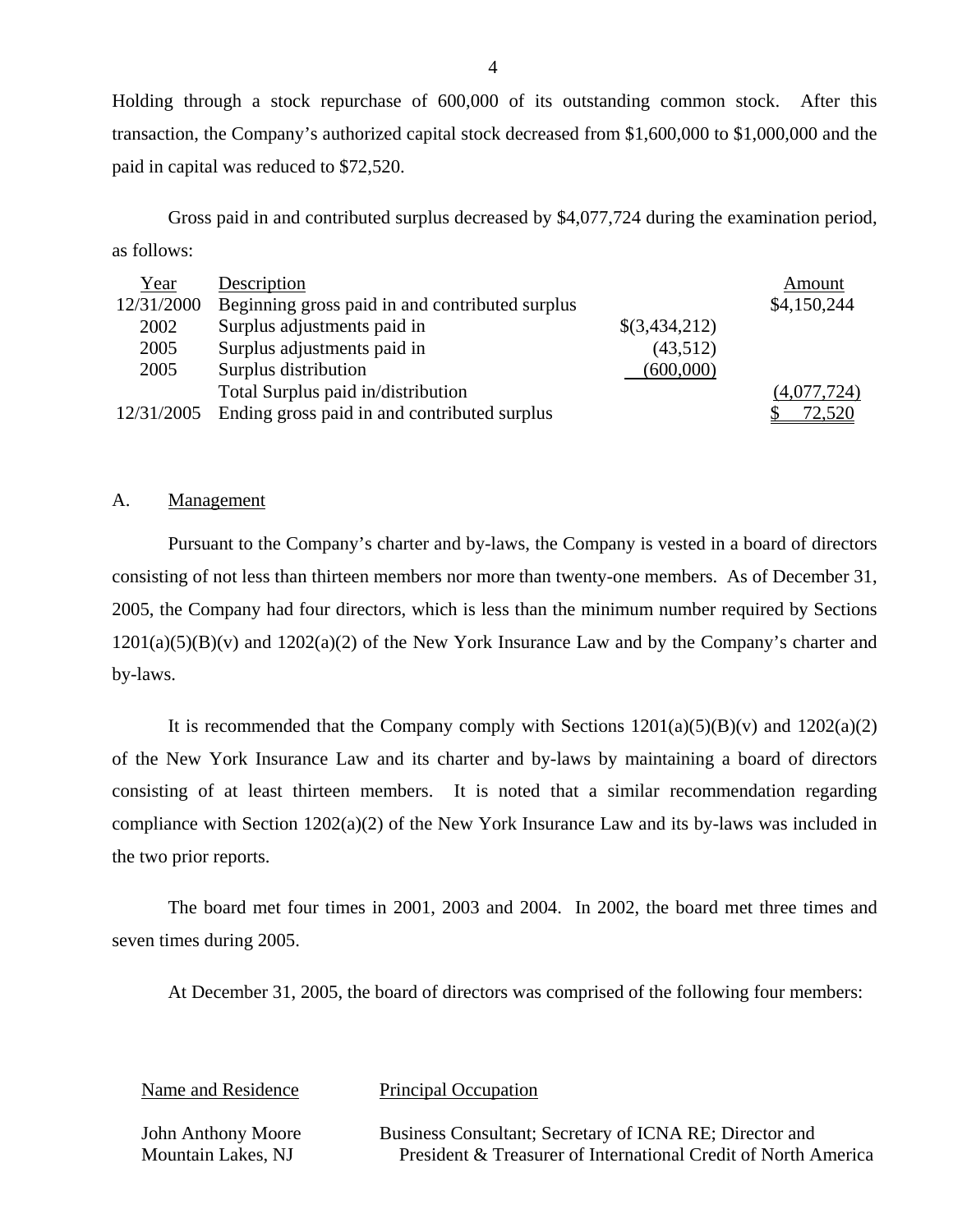Holding Corporation

| Acko Schager<br>Are, Sweden                  | Attorney, Schagers Advokatbyra; Director of International Credit<br>of North America Holding Corporation; Co-Trustee of the estate<br>of International Credit Insurance Corporation |
|----------------------------------------------|-------------------------------------------------------------------------------------------------------------------------------------------------------------------------------------|
| Vincent Theodore Schuster<br>Port Orange, FL | Business Consultant; Chairman of the Board of ICNA RE                                                                                                                               |
| Steven James Tynan<br>South Woodstock, VT    | Owner, Constitution Partners, LLC; President and Treasurer of<br>ICNA RE                                                                                                            |

As of December 31, 2005, none of the four directors reside in the State of New York as required by Section 1201(a)(5)(B)(vi) of the New York Insurance Law (requires two) and articles IV and II of the Company's charter and bylaws respectively ( both require three).

It is recommended that the Company comply with Section  $1201(a)(5)(B)(vi)$  of the New York Insurance Law and articles IV and II of its charter and bylaws respectively regarding the number of directors residing in the State of New York.

A review of the minutes of the board of directors' meetings held during the examination period indicated that the meetings were generally well attended and each board member had an acceptable record of attendance.

From 2001 through 2004, the Company's investment transactions were apparently approved by the executive and investment committee. It was noted, however, that the committee did not prepare or record minutes of the meetings held as required by Section 325(a) of the New York Insurance Law, and it did not submit to the board of directors any reports listing the investment transactions that took place during the period as required by Section 1411(a) of the New York Insurance Law. The review of the board's minutes indicated that the board was only notified that the transactions had been approved. The executive and investment committee was dissolved in 2004, and in 2005 none of the investment transactions were authorized or approved by the board of directors or any committee thereof.

Section 1411(a) of the New York Insurance Law reads as follows:

"(a) No domestic insurer shall make any loan or investment, except as provided in subsection (h) hereof, unless authorized or approved by its board of directors or a committee thereof responsible for supervising or making such investment or loan. The

5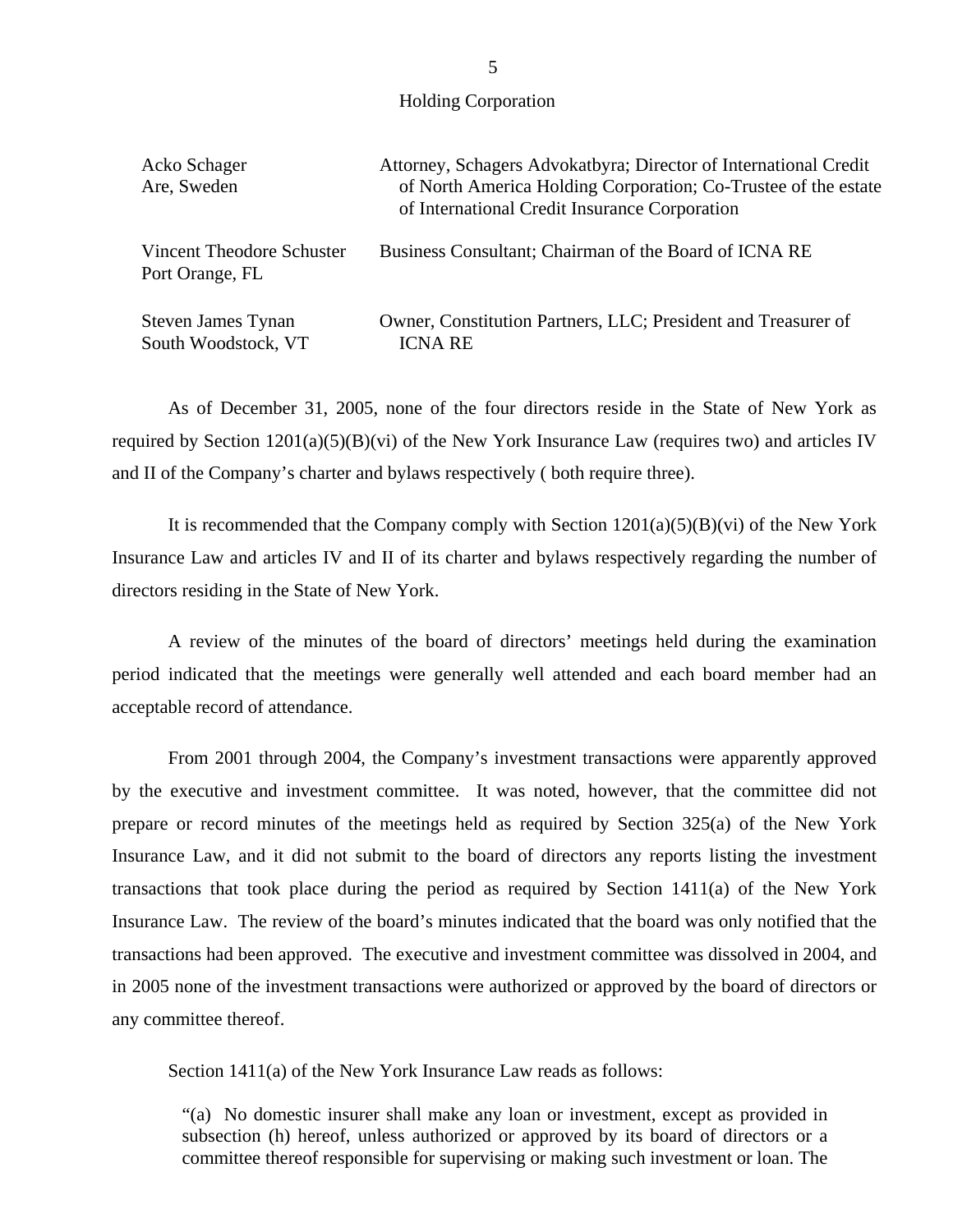committee's minutes shall be recorded and a report submitted to the board of directors at its next meeting."

It is noted that on June 7, 2006, the Company prepared a list of the investment transactions from December 2004 through April 2006 and presented it to the board of directors for approval through unanimous written consent.

Nevertheless, it is recommended that the Company comply with the provisions of Section 1411(a) of the New York Insurance Law regarding the approval of its investment transactions. It is also recommended that the Company comply with Section 325(a) of the New York Insurance Law and keep minutes of the meetings of committees of the board.

As of December 31, 2005 the principal officers of the Company were as follows:

| Name                      | Title                          |
|---------------------------|--------------------------------|
| Vincent Theodore Schuster | Chairman of the Board          |
| Steven James Tynan        | <b>President and Treasurer</b> |
| <b>John Anthony Moore</b> | Secretary                      |

#### B. Territory and Plan of Operation

As of December 31, 2005, the Company was licensed to write reinsurance business only in the State of New York. It ceased accepting new business in 1993 when its ultimate parent went into bankruptcy. The Company is now in run-off status.

On June 3, 2005, the Department approved the removal of the Company's power to write Credit insurance pursuant to Paragraph 17 of Section 1113(a) of the New York Insurance Law.

As of the examination date, the Company was authorized to transact the kinds of insurance as defined in the following numbered paragraphs of Section 1113(a) of the New York Insurance Law:

| <b>Paragraph</b> | Kinds of Insurance  |
|------------------|---------------------|
| 16               | Fidelity and surety |

Based upon the lines of business for which the Company is licensed, and the Company's current capital structure, and pursuant to the requirements of Articles 13 and 41 of the New York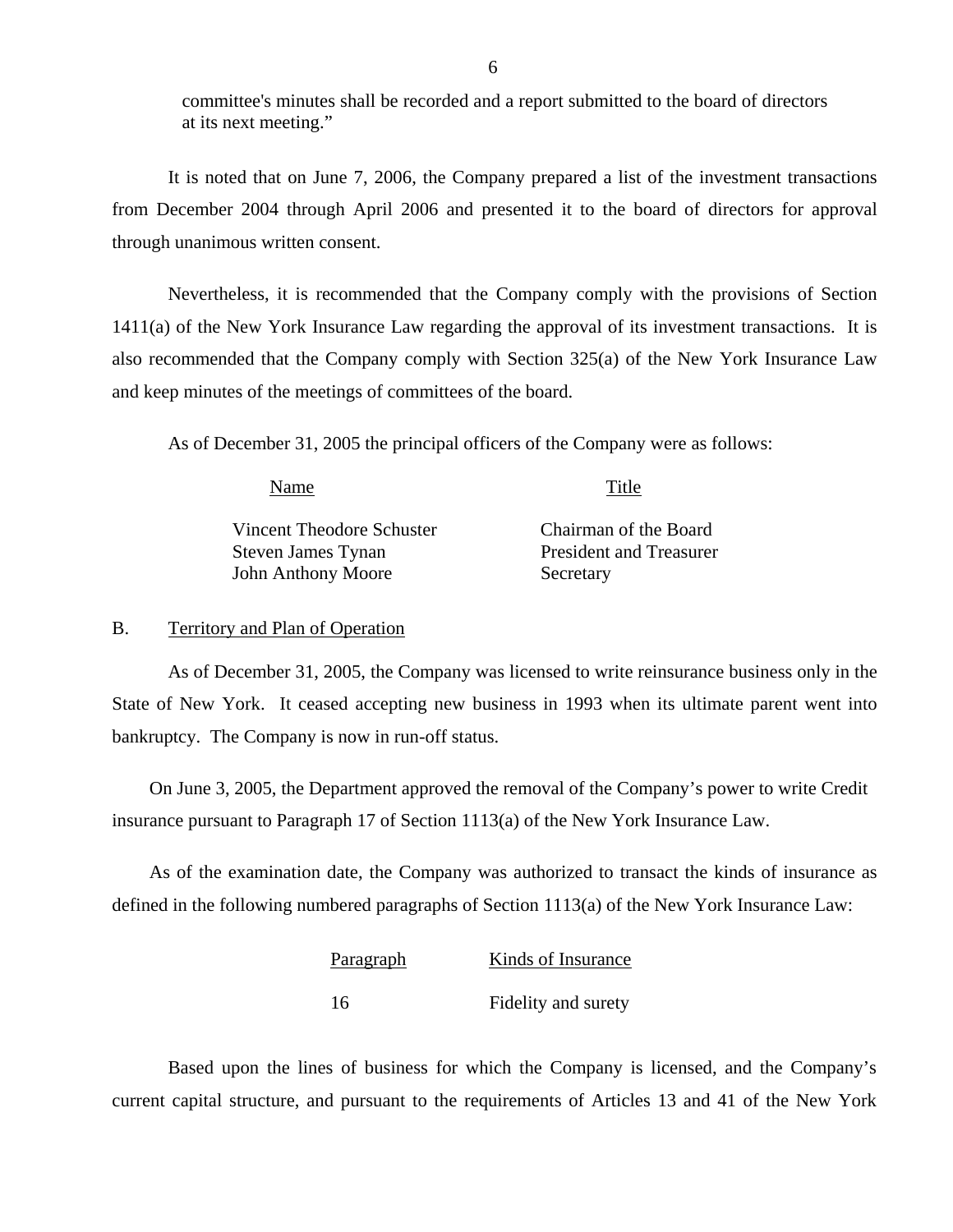<span id="page-9-0"></span>Insurance Law, the Company is required to maintain a minimum surplus to policyholders in the amount of \$1,000,000.

The Company is a reinsurer and previously conducted business in both the United States and Canada. All of the Company's business was written directly through ceding companies and reinsurance brokers. However, the Company ceased writing new business in 1993, and is now in runoff status.

#### C. Reinsurance

The Company is in run-off. In 1998, the Company began commuting its portfolio of assumed reinsurance. During the period covered by examination, the Company commuted all but one of its reinsurance agreements where it was an assuming reinsurer.

### D. Holding Company System

The Company is a wholly-owned subsidiary of International Credit of North America Holding Corporation, a Delaware corporation, which in turn is wholly-owned by International Credit Insurance Corporation ("ICIC") of Stockholm, Sweden. The latter is a subsidiary of a Swedish corporation, International Credit Holding in Stockholm AB ("ICH"), which is owned 48.5% by Svenska Kredit Insurance Company and 25% each by Skandia Insurance Company, Ltd., and Trygg Hansa Försäkring AB, all of which are Swedish corporations.

A review of the 2005 holding company registration statement filed with this Department indicated that such filing was complete and was filed in a timely manner pursuant to Article 15 of the New York Insurance Law and Department Regulation 52.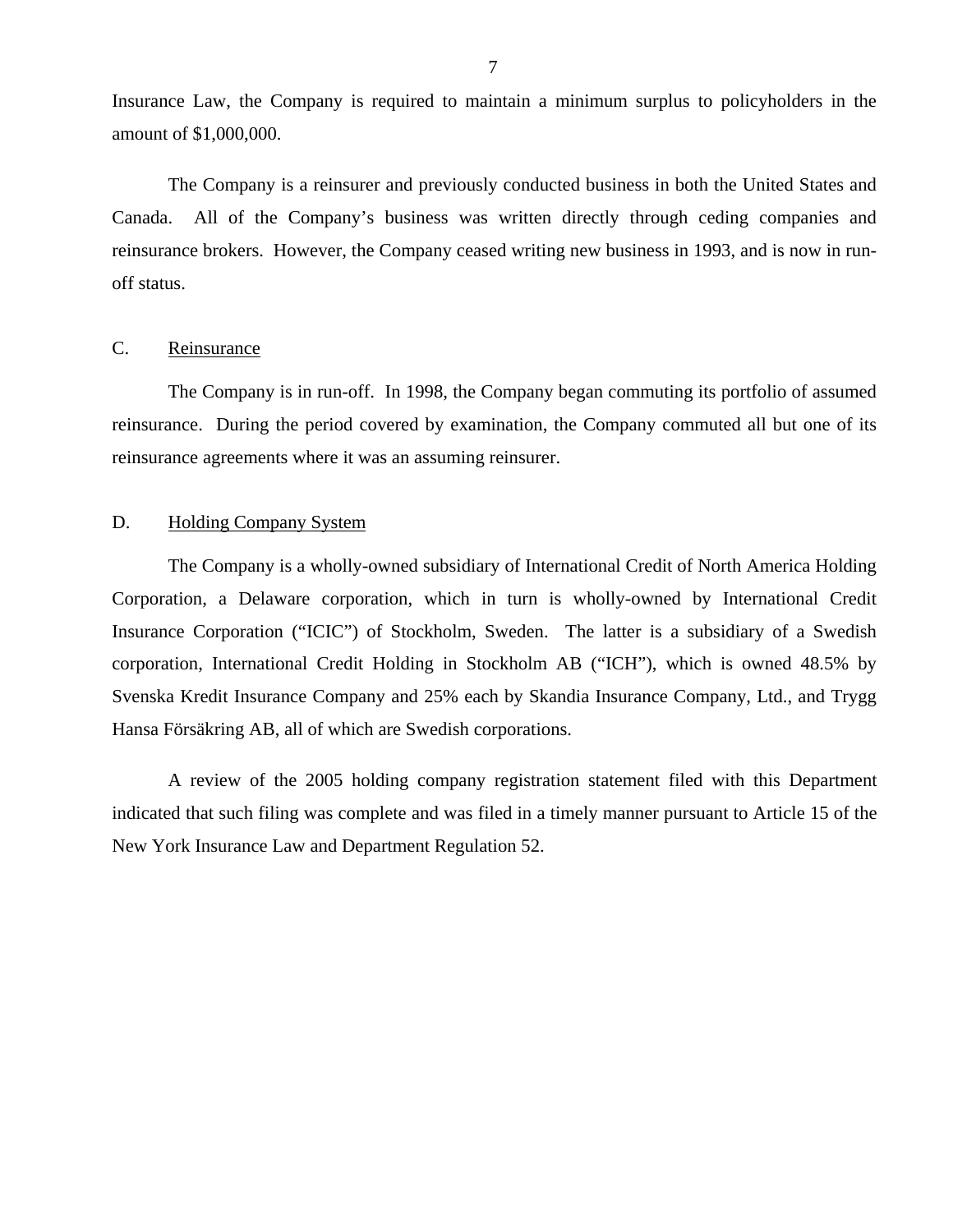The following is a chart of the holding company system at December 31, 2005:

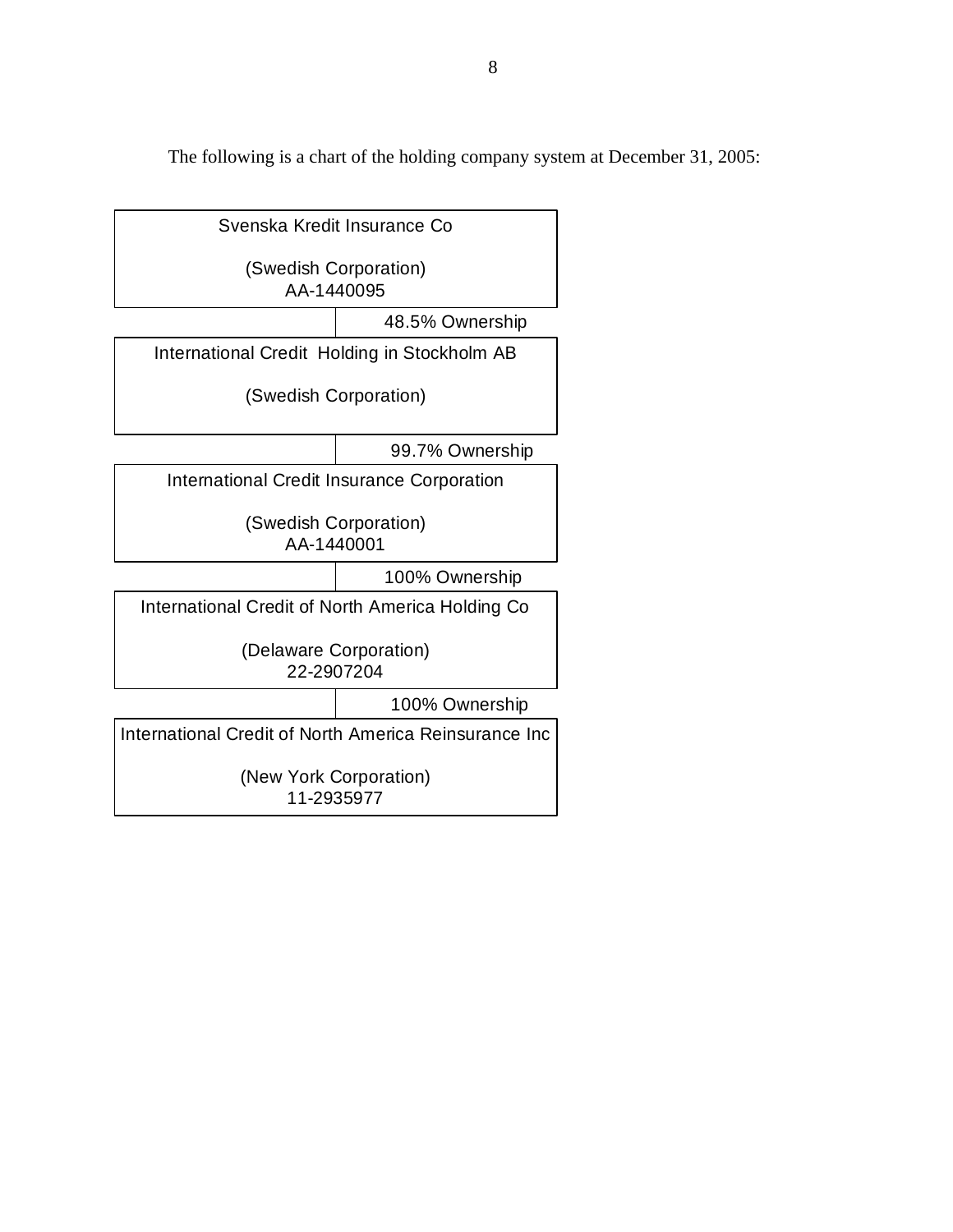<span id="page-11-0"></span>At December 31, 2005, the Company was party to the following agreement with other members of its holding company system:

#### Tax Allocation Agreement

The Company participates in a tax allocation agreement with International Credit of North America Holding Company. Under the agreement, the federal income tax liability will not be greater than the amount the Company would have paid if it had filed a separate federal income tax return. As required by Section 1505 of the New York Insurance Law and Circular Letter No. 33 (1979), the Company submitted, and the Department approved the tax allocation agreement.

#### E. Abandoned Property Law

Section 1316 of the New York Abandoned Property Law provides that amounts payable to a resident of this state from a policy of insurance, if unclaimed for three years, shall be deemed to be abandoned property. Such abandoned property shall be reported to the comptroller on or before the first day of April each year. Such filing is required of all insurers regardless of whether or not they have any abandoned property to report.

Several of the Company's abandoned property reports for the period of this examination were not filed on a timely basis pursuant to the provisions of Section 1316 of the New York Abandoned Property Law. It is recommended that the Company file its abandoned property reports on a timely basis pursuant to the provisions of Section 1316 of the New York Abandoned Property Law.

#### F. Significant Operating Ratios

The Company has been in run-off since 1993 and the ratios have no significance.

9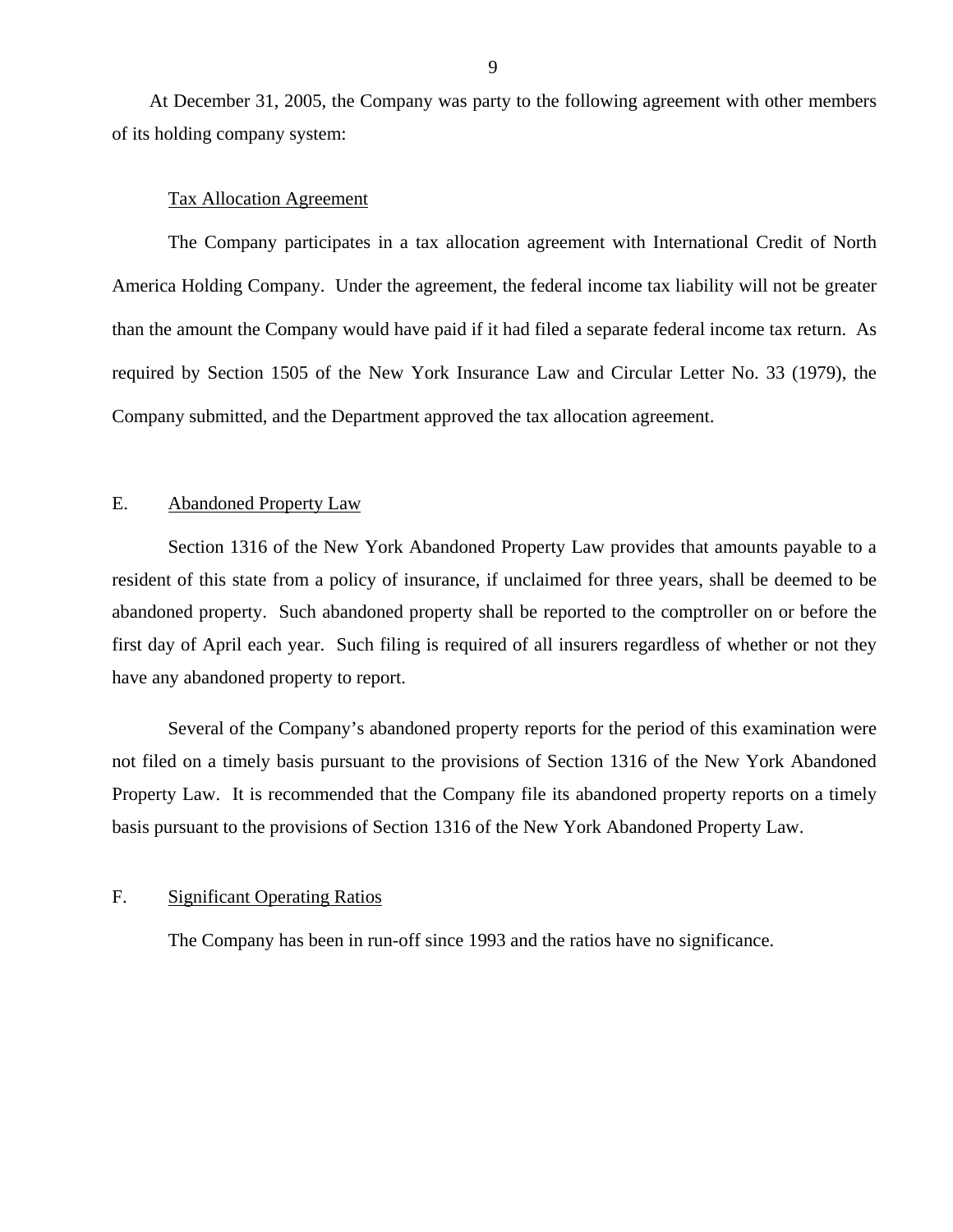#### <span id="page-12-0"></span>G. Accounts and Records

On May 24, 2006, the Department granted the Company an exemption from filing the Statement of Actuarial Opinion for 2005 based on the immaterial amount of losses and the small amount of business the Company wrote before it was placed into run-off.

#### i. Internal Controls and Asset Protection

A review of the Company's internal controls reveals that only one person is authorized as signatory on the Company's investment and cash accounts. In the cash account the individual has authority to sign checks up to \$500,000. To strengthen controls and to protect the assets of the Company, it is recommended that the Company assign another officer as signatory on the cash and investment accounts and that the authority threshold for a single individual to endorse checks be reduced to a prudent level.

#### ii. Directors & Officers Policy – Department Regulation 110 Compliance

The Company has a directors and officers policy with an individual and aggregate retention of \$1,000 and \$5,000 respectively. In addition, the policy does not contain a coinsurance percentage. According to Department Regulation 110, Part 72.4, based on the Company's admitted assets as of December 31, 2005, the directors and officers policy should carry an individual and an aggregate retention of \$2,000 and \$20,000 respectively and a coinsurance percentage of .2%. Therefore, it is recommended that the Company comply with Department Regulation 110, Part 72.4, and increase its individual retention limits to \$2,000 and its aggregate limits to \$20,000 and add a coinsurance of .2% to its directors and officers policy.

#### iii. CPA Contract

A review of the CPA contract for the years under examination revealed that the contracts were not in complete compliance with Part 89.2 of Department Regulation No. 118. It is recommended that the Company comply with Department Regulation 118 in regards to its CPA contract.

#### iv. Custodial Agreement Provisions

The Company is a party to a custodial agreement with Brown Brothers Harriman, which does not contain most of the provisions required to satisfy the necessary safeguards and controls established by the National Association of Insurance Commissioners and the Department. Therefore, it is recommended that the Company includes the safeguard provisions in its custodial agreement with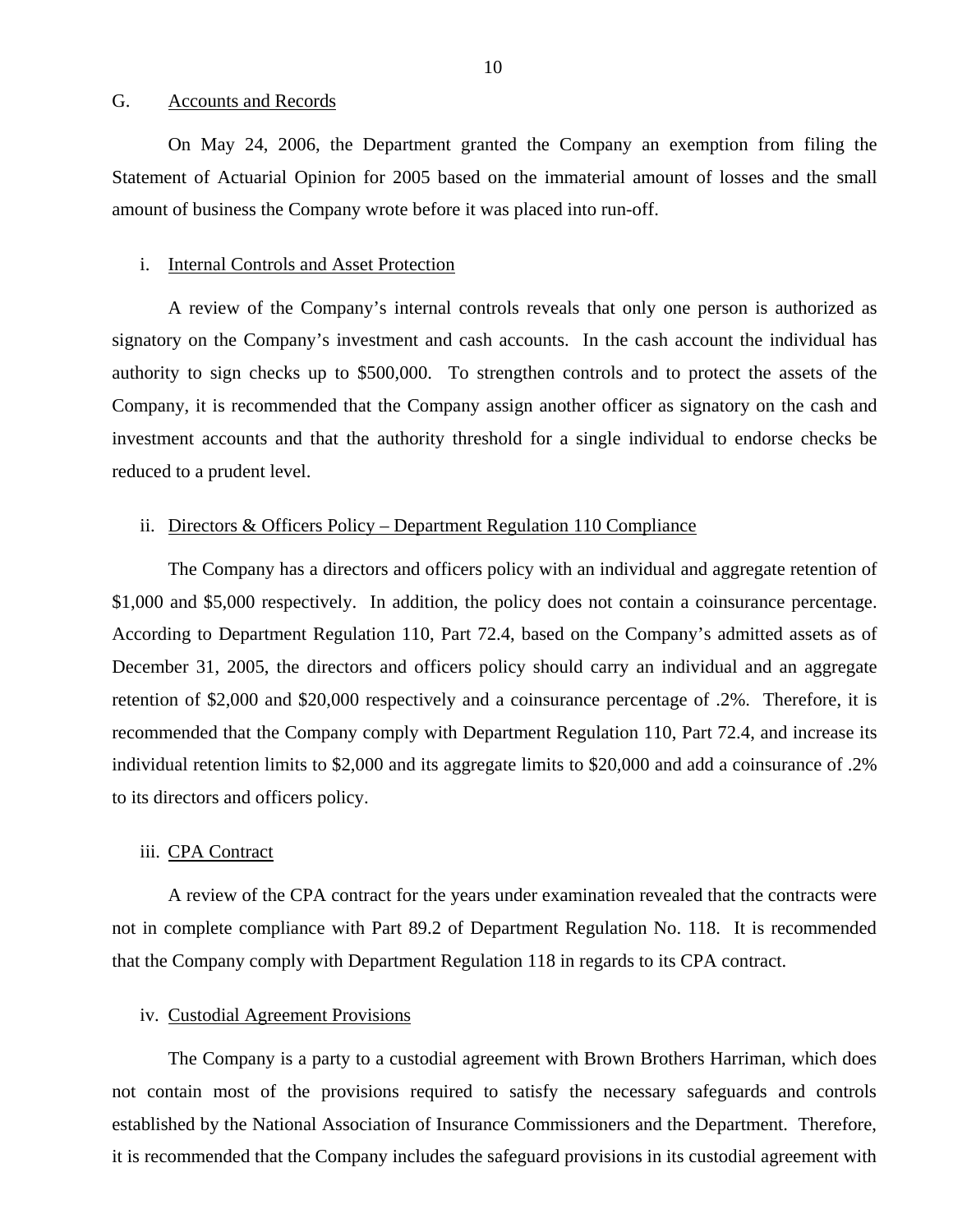Brown Brothers Harriman as required by Part 1, Section IV-J of the NAIC Financial Condition Examiners Handbook.

#### v. Section 325(b) – Maintenance of books of account outside New York State

The Company's books of account are in Chester, CT. However, there is no formal approval under Section 325 of the New York Insurance Law from the Department to remove the records from the state of New York.

Therefore, it is recommended that the Company comply with Section 325(a) of the New York Insurance Law and return its books of account to New York.

#### vi. Fidelity Insurance

The Company does not have any employees and has been managed by Constitution Partners, LLC under a management agreement. However, the Company and Constitution Partners, LLC do not have fidelity insurance to safeguard the assets of the Company.

Therefore, it is recommended that either the Company or Constitution Partners, LLC obtain fidelity insurance to properly safeguard the Company's assets.

#### vii. Sweep Account

The Company has a sweep account with Brown Brothers Harriman whereby the bank automatically sweeps the cash balance in the account into overnight offshore time deposit with either Brown Brothers Harriman's Grand Cayman branch or offshore branches of world class commercial banks. The Company could not provide an agreement for such account. Therefore, the examination could not determine the type of securities the swept funds were invested in. It is recommended that the Company obtain a written agreement for the sweep account, which at a minimum authorizes the funds to be swept, establishes the amount of funds to be swept, indicates what the swept funds are invested in, and puts forth each party's rights and responsibilities under the arrangement.

#### 11

### viii. Minimum Capital Investment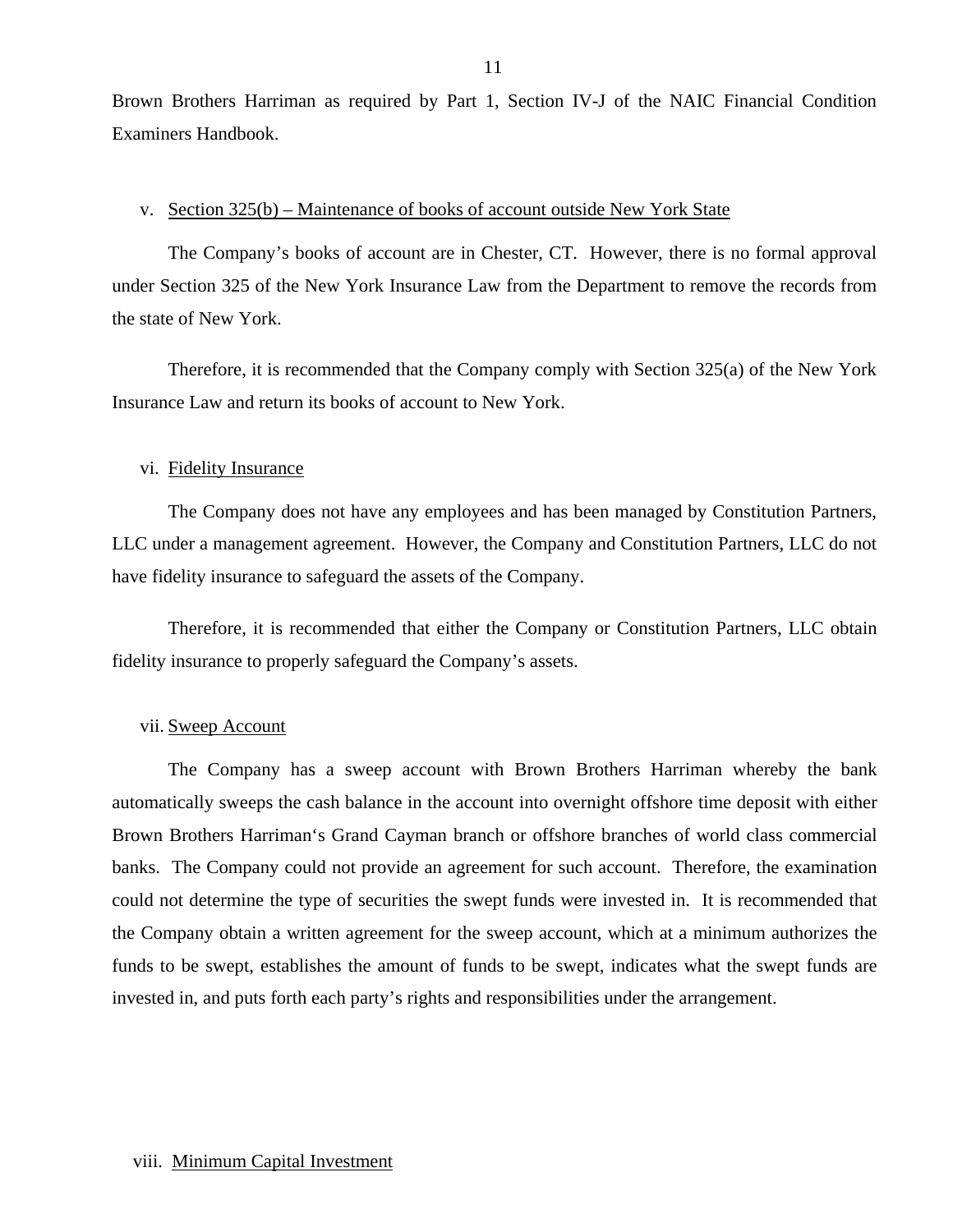<span id="page-14-0"></span>As of the examination date, the Company was required to maintain minimum capital investments of \$1,000,000 before investing in anything else. The book/adjusted carrying value of the Company's minimum capital investments as of the examination date was \$993,463.

Section 1402(a) of the New York Insurance Law states in part:

"Before investing its funds in any other investments, every domestic insurer shall invest and maintain an amount equal to the greater of the minimum capital required by law …only in investments of the types specified in this section …"

Since the examination could not determine the types of securities the funds swept from the cash account were invested in (See Section 2(G)(vii) of this report for additional information), it is recommended that the Company comply with Section 1402(a) of the New York Insurance Law and maintain minimum capital investments of \$1,000,000 as required by law or that it maintain adequate documentation to prove that it had no other investments besides acceptable minimum capital investments.

### H. Management Agreement

As of December 31, 2005, the Company's books and records were maintained by Constitution Partners LLC ("CP"), a firm owned by Mr. Steven Tynan, who is also the President of the Company. Effective September 1, 1997, the Company entered into a management agreement with Constitution Partners Incorporated ("CPI") to provide various administrative, accounting and investment management services to the Company. On January 1, 2002, the management agreement was restated to substitute CP for CPI as manager due to the dissolution of CPI. At the same time, the management fee was reduced from \$120,000 to \$60,000 a year. Neither the 1997 nor the 2002 amended and restated management agreements were filed with the Department.

It is recommended that the Company submit its management agreement or any amendment to the Department prior to its implementation.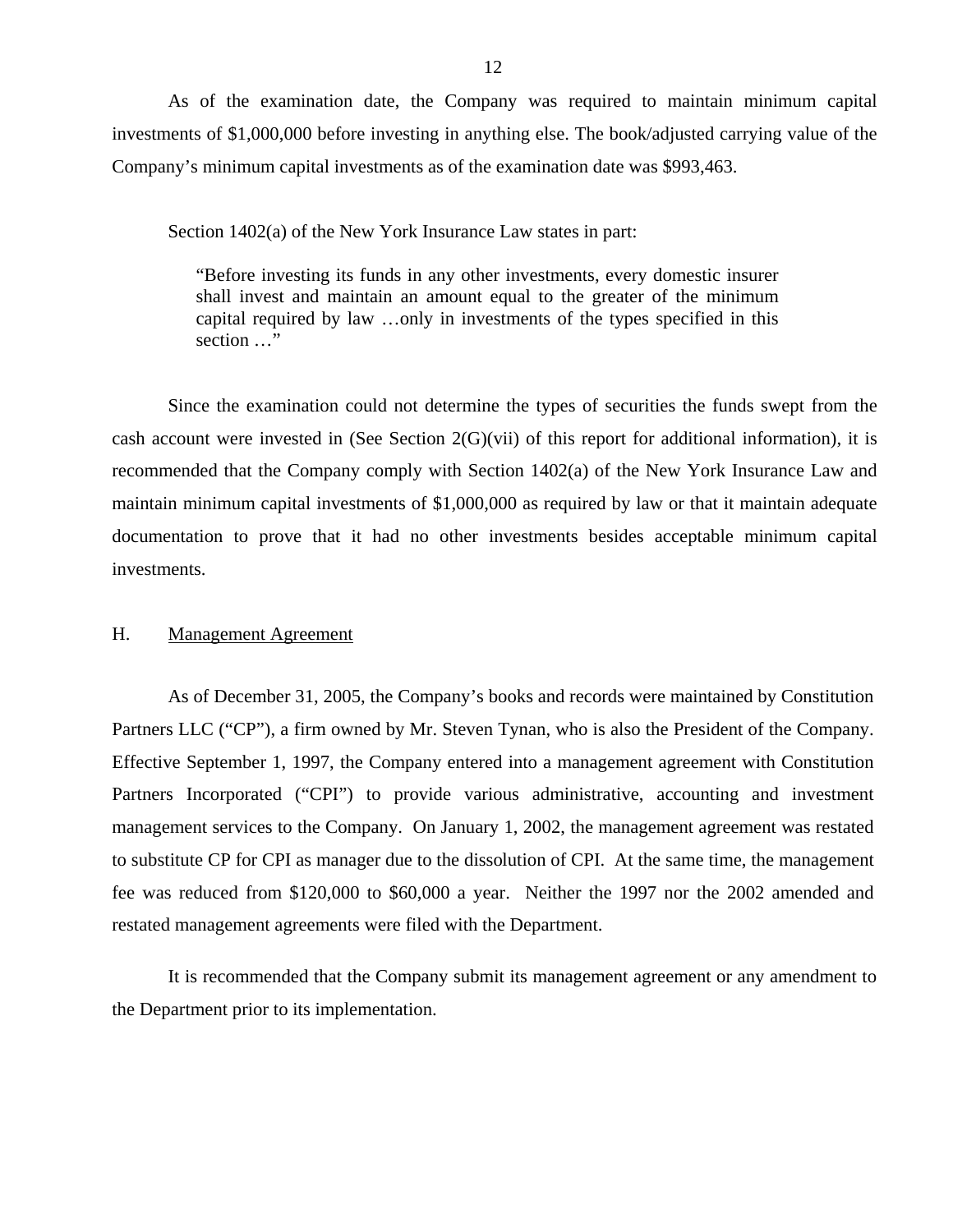# **3. FINANCIAL STATEMENTS**

# A. Balance Sheet

The following shows the assets, liabilities and surplus as regards policyholders as of December 31, 2005 as determined by this examination and as reported by the Company.

| Assets                          | Assets      | Nonadmitted<br>Assets | Net Admitted<br>Assets |
|---------------------------------|-------------|-----------------------|------------------------|
| Cash and short-term investments | \$1,161,067 |                       | \$1,161,067            |
| Total assets                    | \$1,161,067 |                       | \$1,161,067            |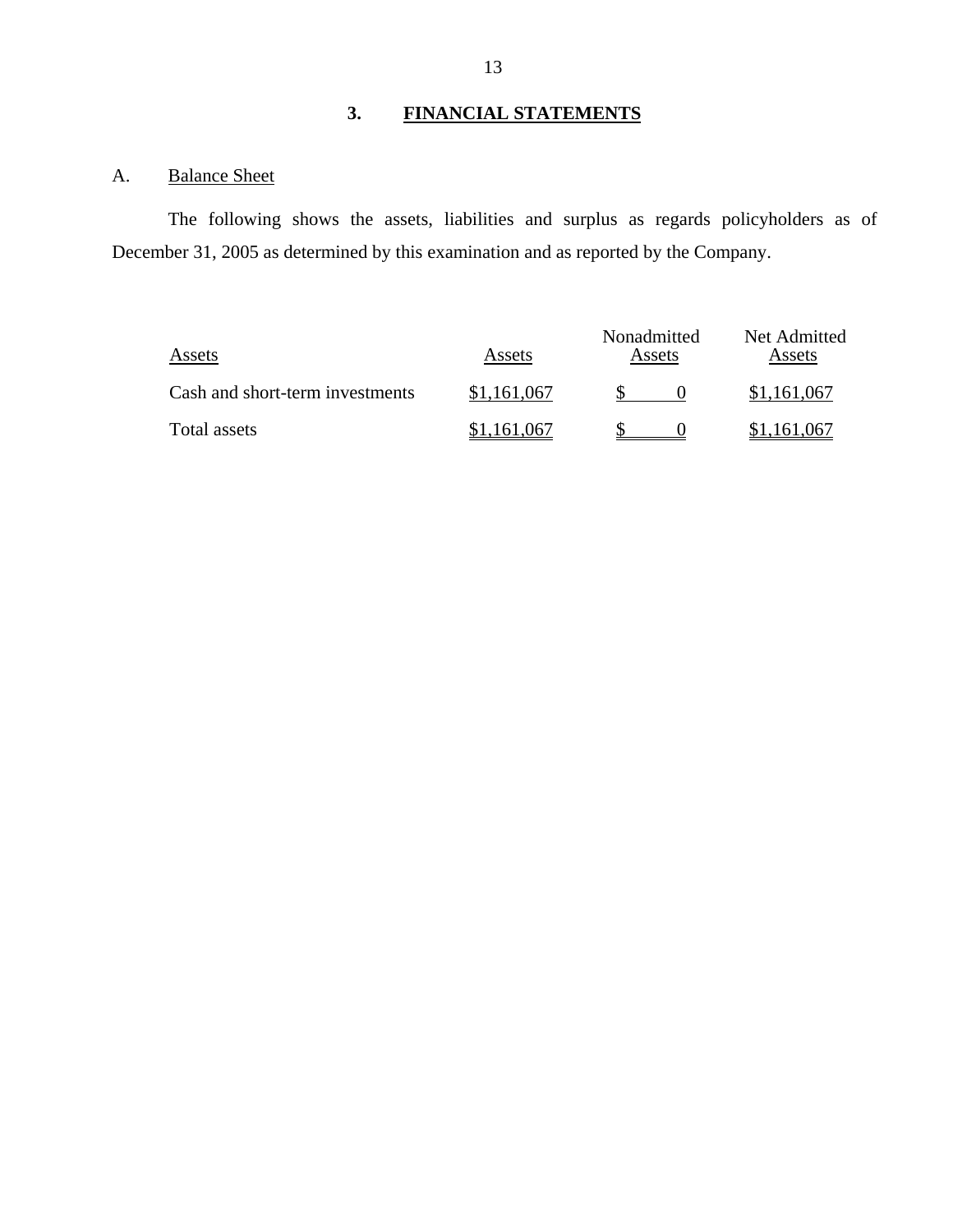| Liabilities, Surplus and Other Funds                                                        |                                    |                                             |
|---------------------------------------------------------------------------------------------|------------------------------------|---------------------------------------------|
| Losses<br>Reinsurance payable on paid losses and loss adjustment expenses<br>Other expenses |                                    | $\mathbb{S}$<br>104,474<br>18,078<br>27,631 |
| <b>Total liabilities</b><br>Surplus and Other Funds                                         |                                    | 150,183<br>\$                               |
| Common capital stock<br>Gross paid in and contributed surplus<br>Unassigned funds           | \$1,000,000<br>72,520<br>(61, 636) |                                             |
| Surplus as regards policyholders                                                            |                                    | 1,010,884                                   |
| Total liabilities, surplus and other funds                                                  |                                    | \$1,161,067                                 |

NOTE: The Internal Revenue Service has not audited the consolidated federal income tax returns during the years under examination. The examiner is unaware of any potential exposure of the Company to any further tax assessment and no liability has been established herein relative to such contingency.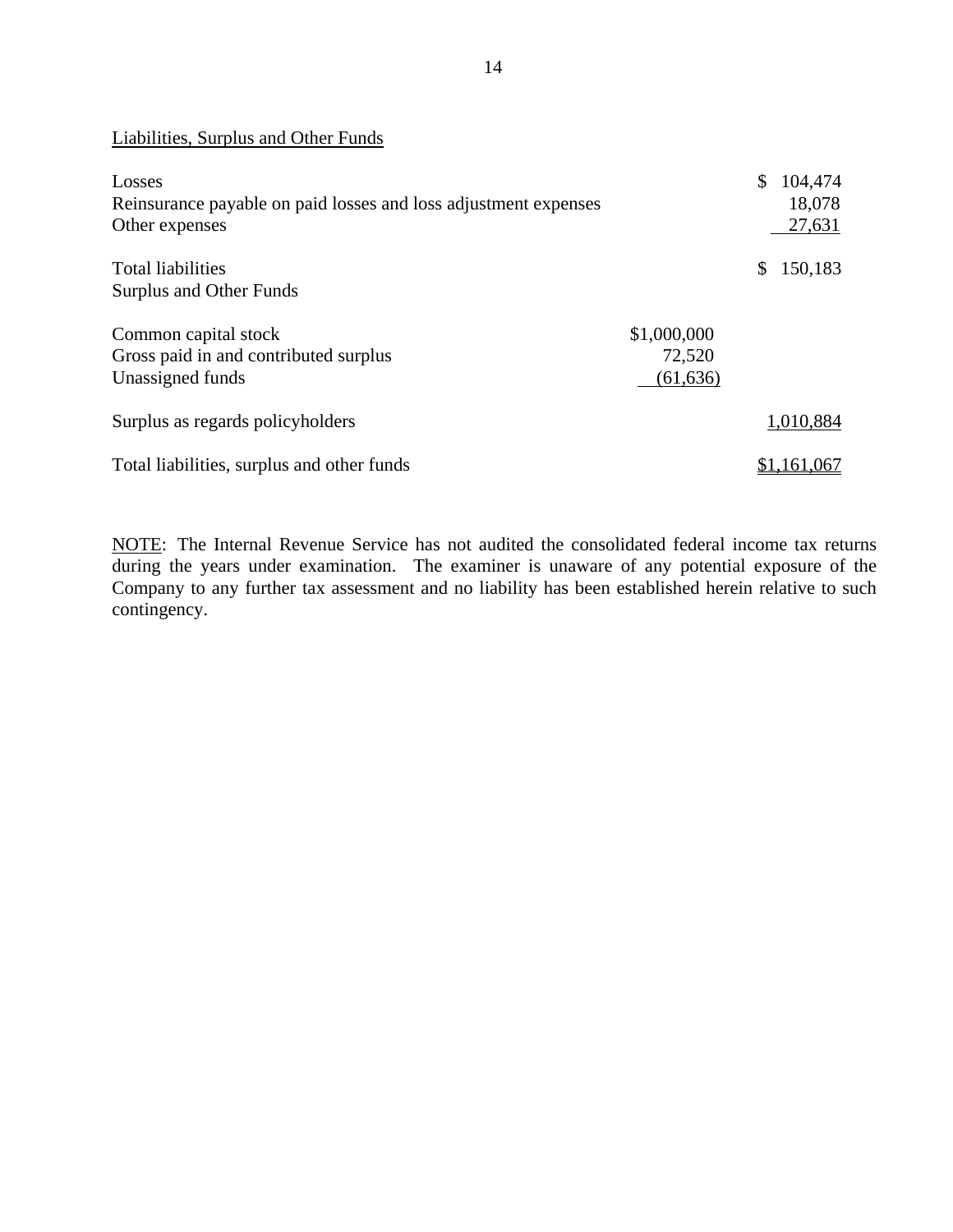# B. Underwriting and Investment Exhibit

Surplus as regards policyholders decreased \$6,578,478 during the five-year examination period, January 1, 2001 through December 31, 2005 detailed as follows:

# Statement of Income

| Underwriting Income                                            |             |                |
|----------------------------------------------------------------|-------------|----------------|
| Premiums earned                                                |             | \$<br>3,733    |
| Deductions:                                                    |             |                |
| Losses incurred                                                | \$(664,499) |                |
| Other underwriting expenses incurred                           | 1,231,619   |                |
| Total underwriting deductions                                  |             | <u>567,120</u> |
| Net underwriting gain or (loss)                                |             | \$(563,387)    |
| <b>Investment Income</b>                                       |             |                |
| Net investment income earned                                   | \$462,633   |                |
| Net realized capital gain                                      | $\theta$    |                |
| Net investment gain or (loss)                                  |             | 462,633        |
| Net income after dividends to policyholders but before federal |             |                |
| and foreign income taxes                                       |             | \$(100,754)    |
| Federal and foreign income taxes incurred                      |             | 0              |
| Net Income                                                     |             | \$(100.754)    |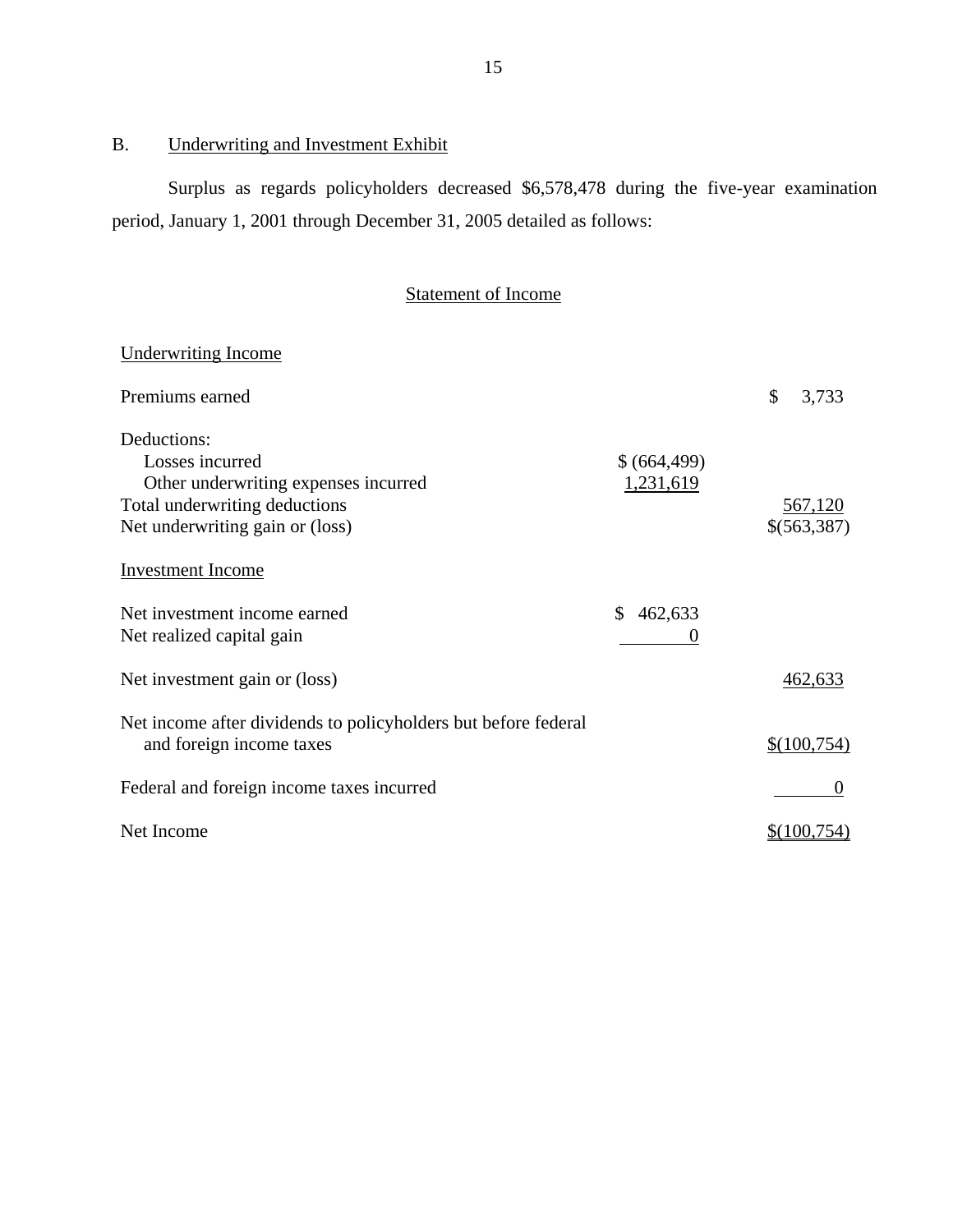# Capital and Surplus Accounts

| Surplus as regards policyholders, per report on examination as of<br>December 31, 2000                                                |                                                | \$7,589,362 |
|---------------------------------------------------------------------------------------------------------------------------------------|------------------------------------------------|-------------|
|                                                                                                                                       | Losses in<br>Surplus                           |             |
| Net income<br>Surplus adjustments paid in<br>Surplus adjustments transferred to capital (stock dividend)<br>Dividends to stockholders | \$100,754<br>3,477,724<br>600,000<br>2,400,000 |             |
| <b>Total losses</b>                                                                                                                   | \$6,578,478                                    |             |
| Net decrease in surplus                                                                                                               |                                                | (6,578,478) |
| Surplus as regards policyholders per report on examination as of<br>December 31, 2005                                                 |                                                | \$1,010,884 |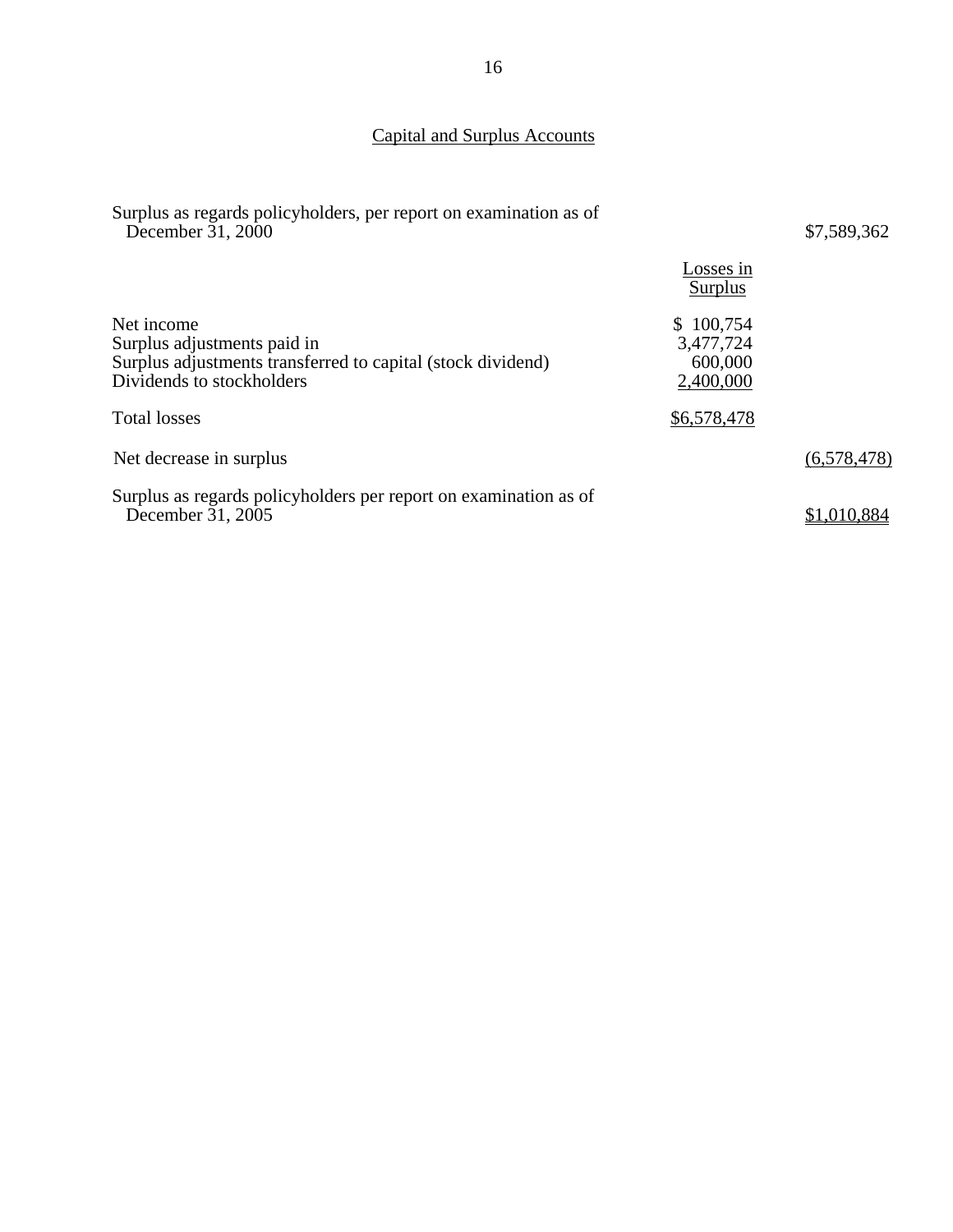#### **4. LOSSES**

<span id="page-19-0"></span>The examination liability for losses of \$104,474 is the same amount as reported by the Company as of December 31, 2005. The examination analysis was conducted in accordance with generally accepted actuarial principles and practices and was based on statistical information contained in the Company's internal records and its filed annual statements. The results indicated that the reserves as established by the Company as of the examination date appeared adequate.

#### **5. LOSS ADJUSTMENT EXPENSES**

The Company failed to report a liability for loss adjustment expenses in accordance with the NAIC Accounting Practices and Procedures Manual Statements of Statutory Accounting Principles ("SSAP") No. 55, Paragraph 5, which states, in part, that:

"The following are types of future costs relating to property and casualty contracts, … which shall be considered in determining the liabilities for unpaid losses and loss adjustment expenses:

a. Reported Losses: Expected payments for losses relating to insured events that have occurred and have been reported to, but not paid by, the reporting entity as of the statement date;

b. Incurred But Not Reported Losses (IBNR): Expected payments for losses relating to insured events that have occurred but have not been reported to the reporting entity as of the statement date…

c. Loss Adjustment Expenses (LAE): Expected payments for costs to be incurred in connection with the adjustment and recording of losses…"

It is recommended that the Company establish a liability for loss adjustment expenses in accordance with SSAP 55, Paragraph 5.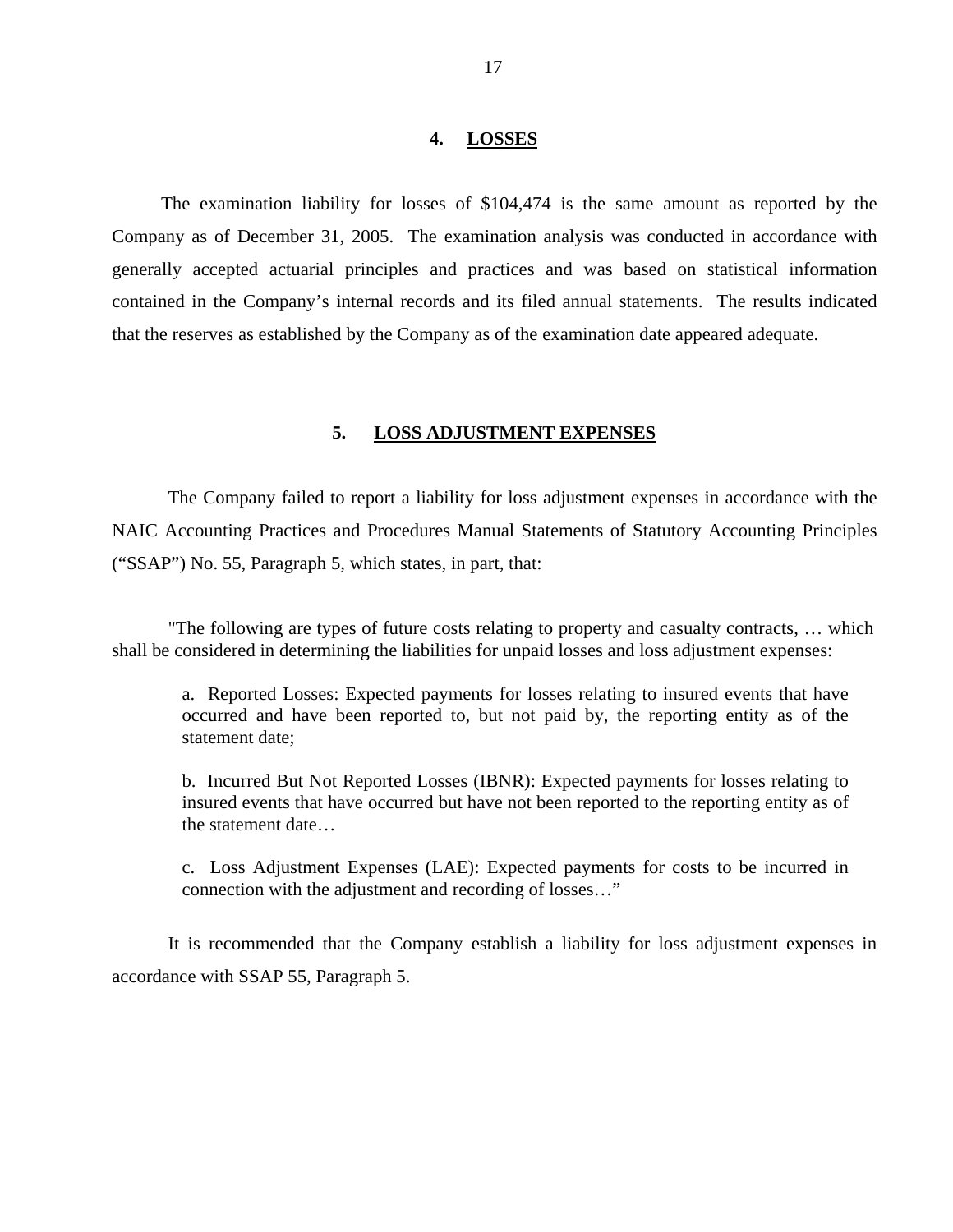### **6. MARKET CONDUCT ACTIVITIES**

The Company is a professional reinsurer and, as such has no direct contact with insureds. Also, the Company is in run-off status. Therefore, no review of market conduct activities was necessary.

### **7. SUBSEQUENT EVENTS**

As of the examination date the Company's surplus of \$1,010,884 was marginally over its minimum surplus to be maintained of \$1,000,000. It is noted that subsequent to the examination date, on November 6, 2007, the Department approved the acquisition of control of International Credit of North America Reinsurance, Inc. pursuant to Section 1506(a) of the New York Insurance Law by Empire Holdings Group ("Empire") and that Empire further capitalized ICNA Re in the amount of \$1.4 million, as follows:

| Date               | Amount    |
|--------------------|-----------|
| November 26, 2007  | \$986,264 |
| November 26, 2007  | 199,398   |
| February 14, 2008  | 107,500   |
| February 15, 2008  | 107,500   |
| Total contribution |           |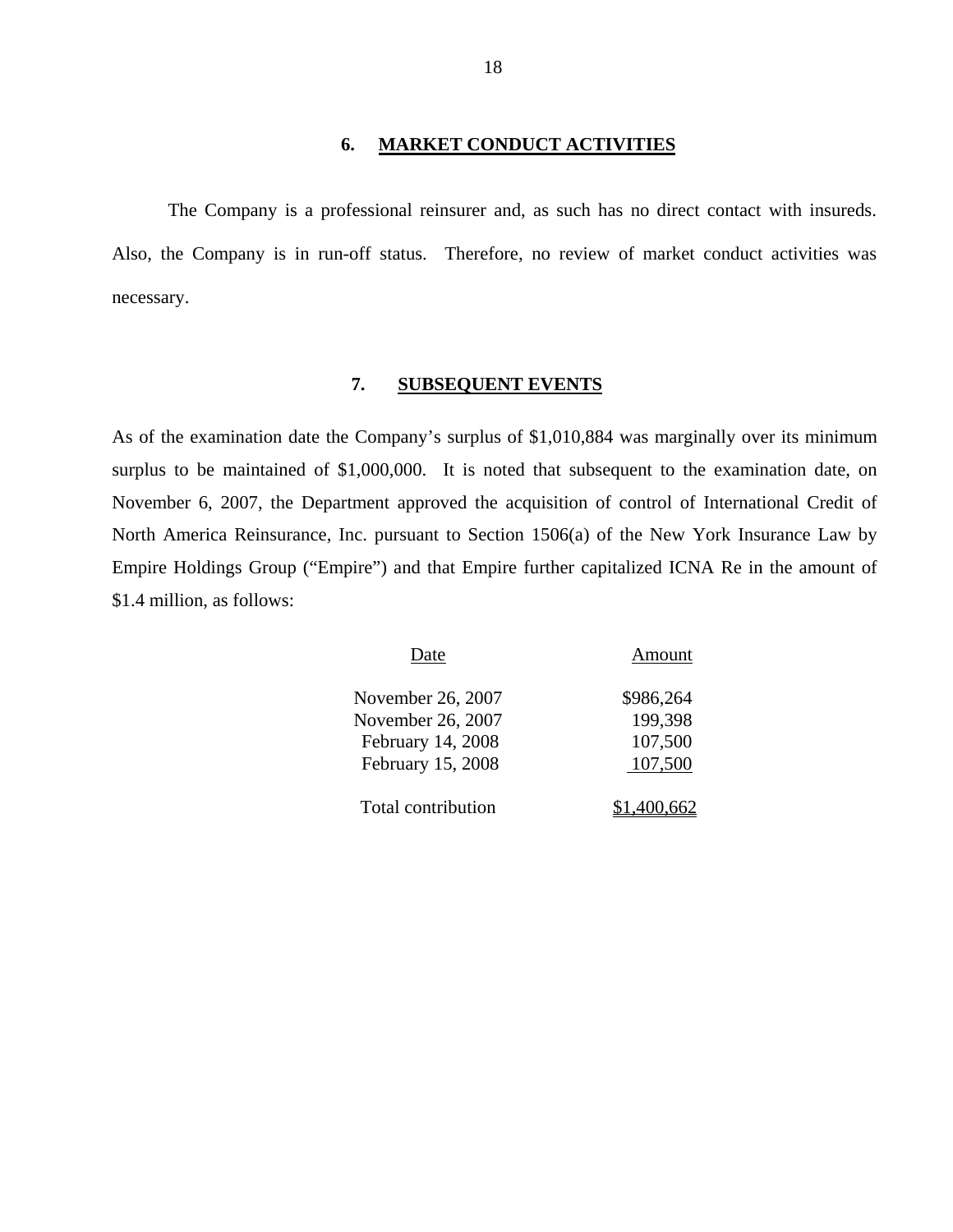The previous report on examination as of December 31, 2000 contained four comments and recommendations. (page numbers refer to the prior report):

## **ITEM**

## ITEM PAGE NO.

4

### A. Management

It was recommended that the Company comply with Section  $1202(a)(2)$  of the New York Insurance Law and its by-laws by maintaining a board of directors consisting of at least thirteen members.

The Company did not comply with this recommendation. A similar recommendation is made in this report for the third time. See Section 2(A) of this report.

### B. Accounts and Records

It was recommended that the Company adhere to the NAIC Annual Statement Instructions and file the Statement of Actuarial Opinion with the Department and request its actuary to prepare a formal Actuarial Report or file for an exemption. 6

The Company complied with this recommendation and filed for an exemption from filing the Statement of Actuarial Opinion for 2005.

## **Loss Adjustment Expenses**

C. Loss Adjustment Expenses<br>i. It was recommended that the Company establish a liability for those expenses needed to run off its business. 12

The Company did not comply with this recommendation. However, the estimated expenses to run-off the company are presently immaterial. Therefore, this recommendation is not going to be repeated in this report.

ii. It was recommended that the Company determine the proper amounts to allocate between expense classifications pursuant to Department Regulation 30. 12

This recommendation is no longer applicable.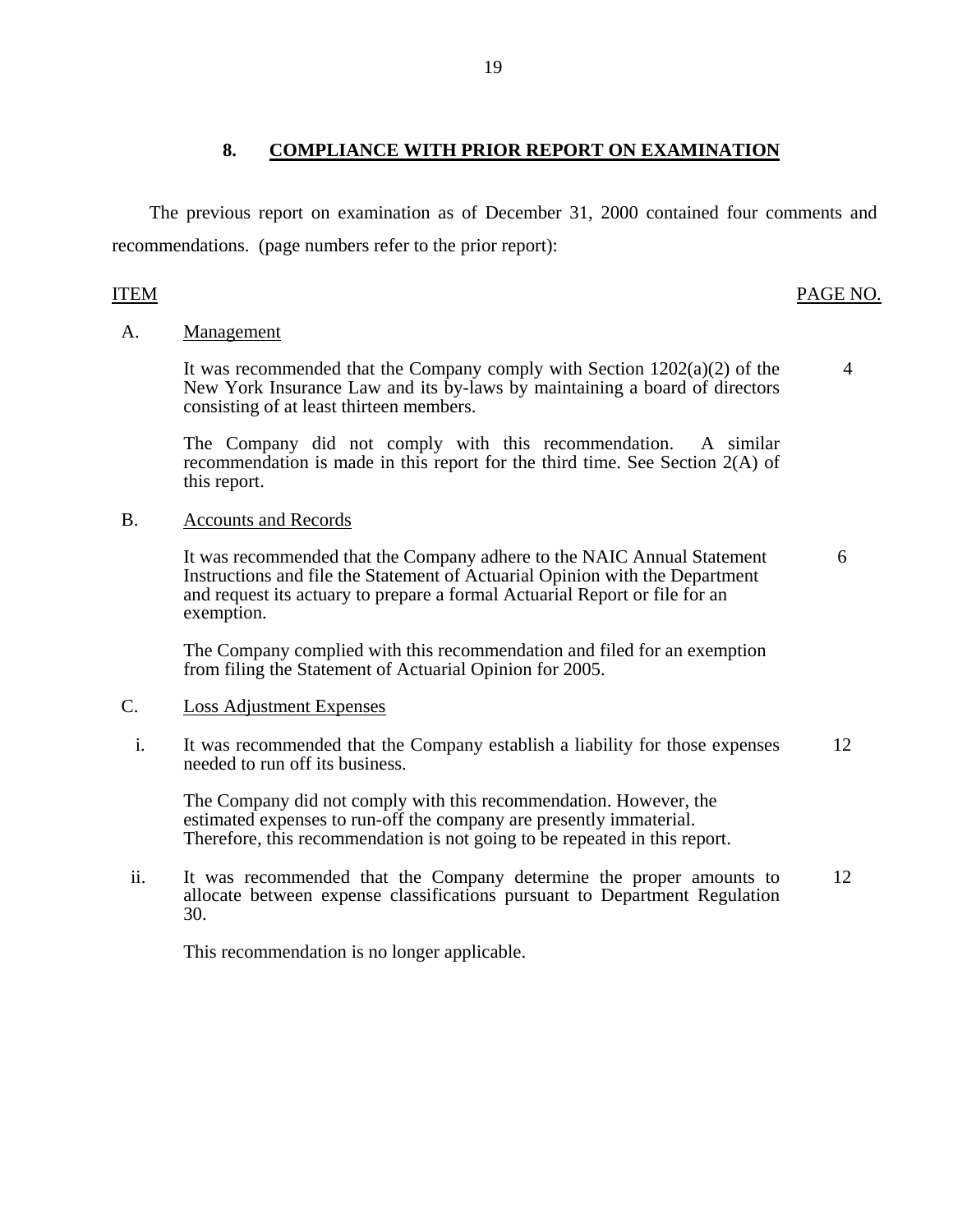# **9. SUMMARY OF COMMENTS AND RECOMMENDATIONS**

## <span id="page-22-0"></span>ITEM

### PAGE NO.

1,18

## A. Minimum Surplus

As of the examination date the Company's surplus of \$1,010,884 was marginally over its minimum surplus to be maintained of \$1,000,000. It is noted that subsequent to the examination date, on November 6, 2007, the Department approved the acquisition of control of International Credit of North America Reinsurance, Inc. pursuant to Section 1506(a) of the New York Insurance Law by Empire Holdings Group ("Empire") and that Empire further capitalized ICNA Re in the amount of \$1.4 million.

## Management

B. Management<br>i. It is recommended that the Company comply with Sections  $1201(a)(5)(B)(v)$ and 1202(a)(2) of the New York Insurance Law and its charter and by-laws by maintaining a board of directors consisting of at least thirteen members. 4

A similar recommendation was made in the prior two reports.

- ii. It is recommended that the Company comply with Section  $1201(a)(5)(B)(vi)$  of the New York Insurance Law and articles IV and II of its charter and by-laws respectively regarding the number of directors residing in the State of New York. 5
- iii. It is recommended that the Company comply with the provisions of Section 1411(a) of the New York Insurance Law regarding the approval of its investment transactions. 6
- iv. It is recommended that the Company comply with Section 325(a) of the New York Insurance Law and keep minutes of the meetings of committees of the board. 6

## C. Abandoned Property Law

It is recommended that the Company file its abandoned property reports on a timely basis pursuant to the provisions of Section 1316 of the New York Abandoned Property Law. 9

- **Accounts and Records**
- D. Accounts and Records<br>i. It is recommended that the Company assign another officer as signatory on the cash and investment accounts and that the authority threshold for a single individual to endorse checks be reduced to a prudent level. 10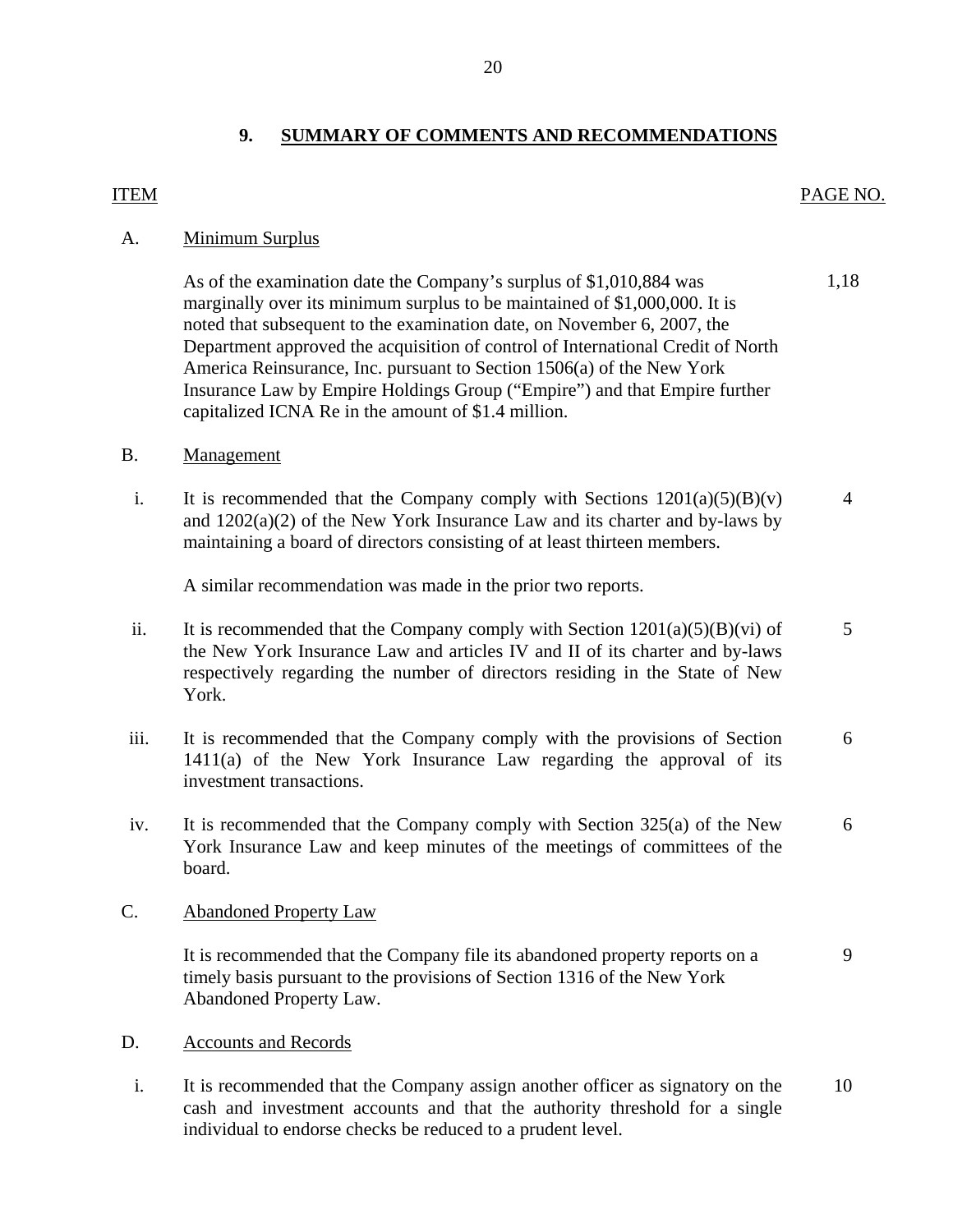### ITEM PAGE NO.

| ii. | It is recommended that the Company comply with Department Regulation 110,<br>Part 72.4 and increase its individual retention limits to \$2,000 and its aggregate<br>limits to \$20,000 and add a coinsurance of .2% to its directors and officers | 10 |
|-----|---------------------------------------------------------------------------------------------------------------------------------------------------------------------------------------------------------------------------------------------------|----|
|     | policy.                                                                                                                                                                                                                                           |    |

- iii. It is recommended that the Company comply with Department Regulation 118 10 in regards to its CPA contract.
- iv. It is recommended that the Company includes the safeguard provisions in its 11 custodial agreement with Brown Brothers Harriman as required by Part 1, Section IV-J of the NAIC Financial Condition Examiners Handbook.
- v. It is recommended that the Company comply with Section 325(a) of the New 11 York Insurance Law and return its books of account to New York.
- vi. It is recommended that either the Company or Constitution Partners, LLC, 11 obtain fidelity insurance to properly safeguard the Company's assets.
- vii. It is recommended that the Company obtain a written agreement for the sweep 11 account, which at a minimum authorizes the funds to be swept, establishes the amount of funds to be swept, indicates what the swept funds are invested in, and puts forth each party's rights and responsibilities under the arrangement.
- viii. It is recommended that the Company comply with Section 1402(a) of the New 12 York Insurance Law and maintain a minimum capital investments of \$1,000,000 as required by law or that it maintain adequate documentation to prove that it had no other investments besides acceptable minimum capital investments.

## E. Management Agreement

It is recommended that the Company submit its management agreement or any 12 amendment to the Department prior to its implementation.

### F. Loss Adjustment Expenses

It is recommended that the Company establish a liability for loss adjustment 17 expenses in accordance with SSAP 55, Paragraph 5.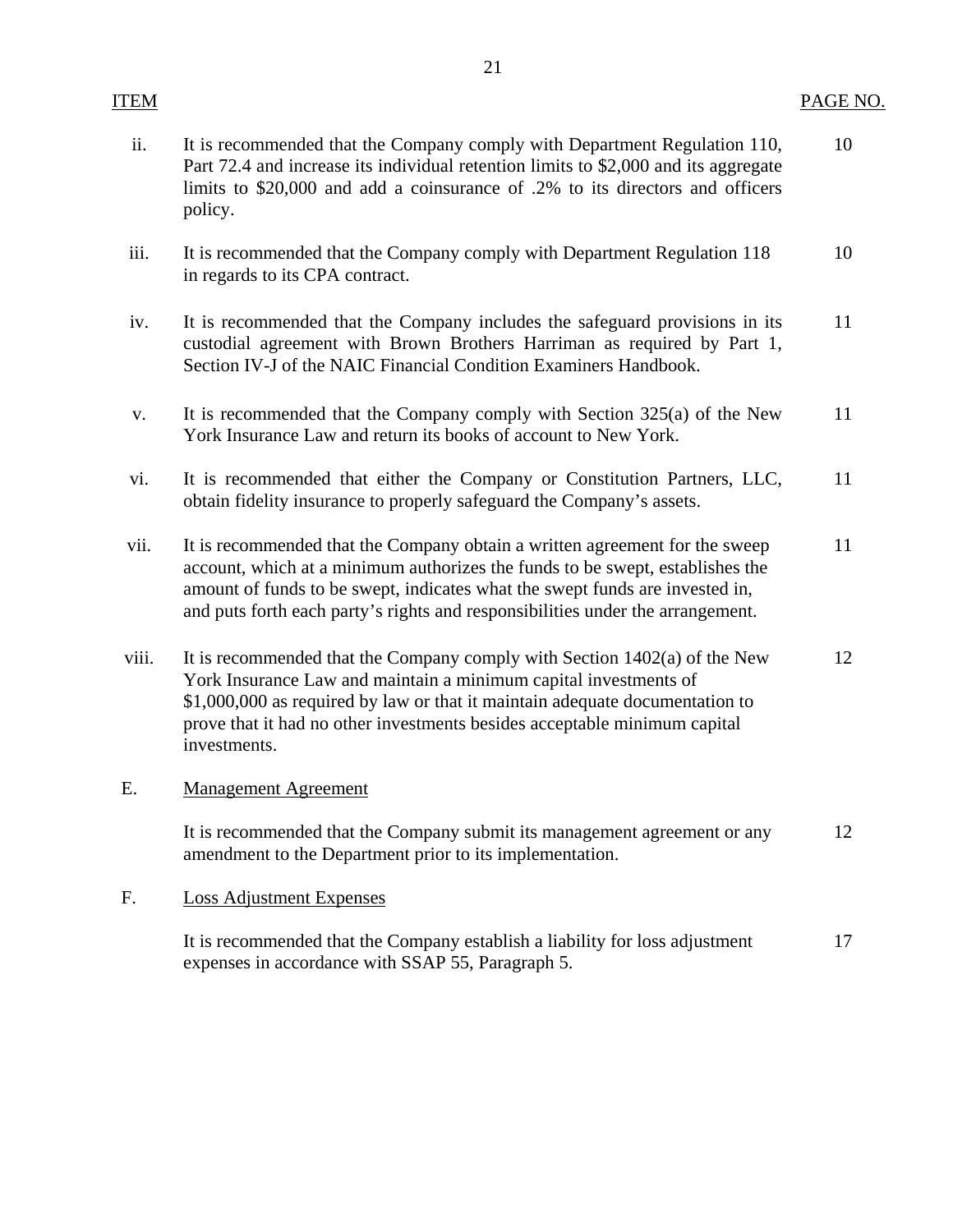Respectfully submitted,

 $/S/$  Maribel C. Nunez, C.P.C.U Senior Insurance Examiner  $\sqrt{S}$ 

# STATE OF NEW YORK )  $)$ SS:  $\mathcal{L}$ COUNTY OF NEW YORK )

MARIBEL C. NUNEZ, being duly sworn, deposes and says that the foregoing report, subscribed by her, is true to the best of her knowledge and belief.

 $\overline{\phantom{a}}$  $\overline{\phantom{a}}$ /S/ Maribel C. Nunez, C.P.C.U

Subscribed and sworn to before me

 $\frac{1}{\text{this}}$  day of  $\frac{1}{\text{this}}$ , 2008